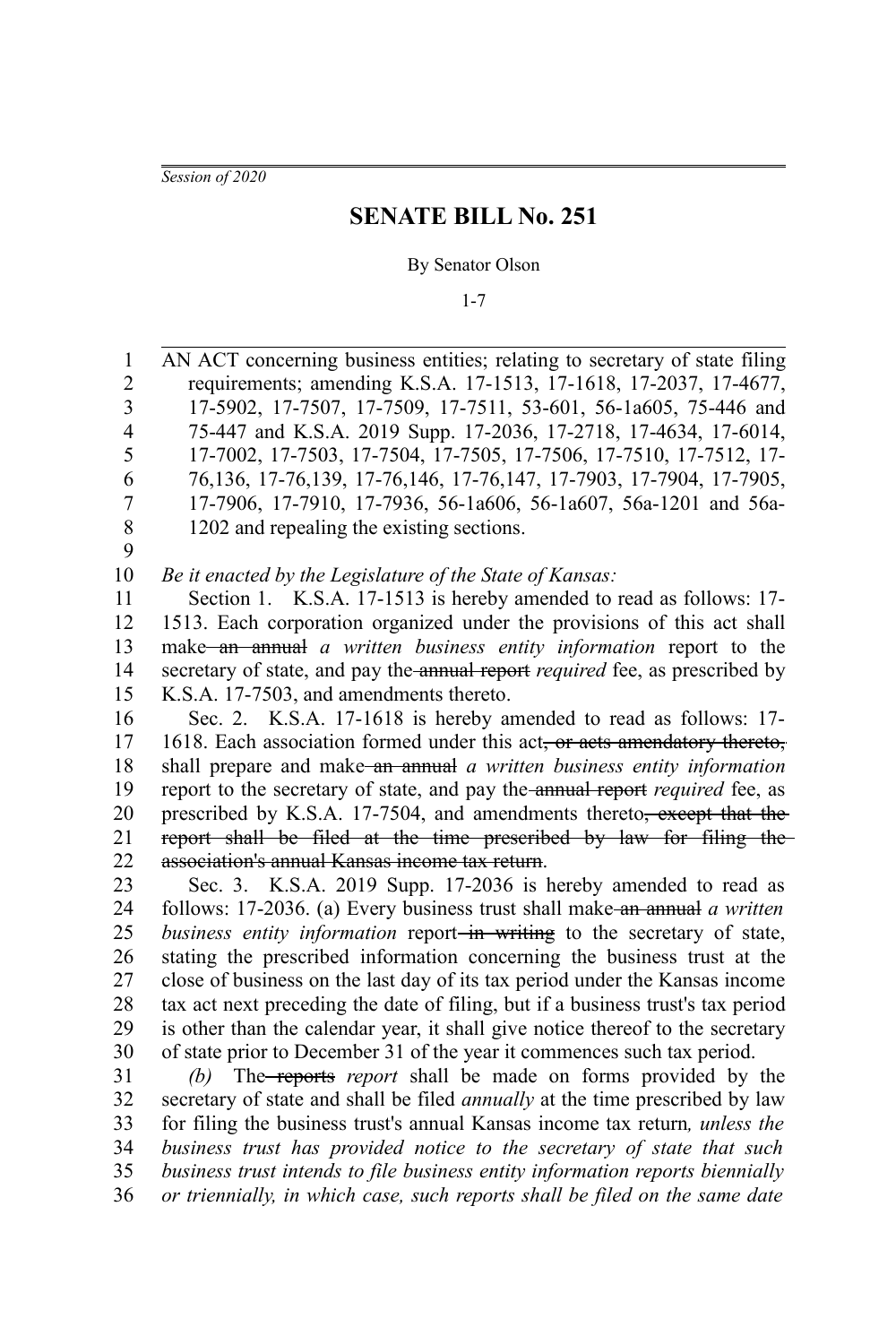*prescribed by law for filing the business trust's annual Kansas income tax* 1

*return in the year the report is due according to the notice. A change in the* 2

*time for filing reports under this section shall become effective on the first day of the tax period immediately following receipt of the notice of such* 3 4

*change by the secretary of state*. 5

*(c)* The report shall be signed by a trustee or other authorized officer under penalty of perjury and contain the following: 6 7

(1) Executed copies of all amendments to the instrument by which the business trust was created, or to prior amendments thereto, which *that* have been adopted and have not theretofore been filed under K.S.A. 17- 2033, and amendments thereto, and accompanied by the fee prescribed therein for each such amendment; and 8 9 10 11 12

(2) a verified list of the names and addresses of its trustees as of the end of its tax period *each of such business trust's tax periods included in the report*. 13 14 15

 $(\theta)$ (d) (1) At the time of filing—its annual the business entity *information* report, the business trust shall pay to the secretary of state an annual report *a* fee in an amount equal to \$40 *multiplied by the number of tax periods included in the report*. 16 17 18 19

(2) The failure of any domestic or foreign business trust to file its annual *business entity information* report and pay-its annual report the *required* fee within 90 days from the date on which they such report and *fee* are due, as described in subsection (a), or, in the case of an annual *a* report filing and fee received by mail, postmarked within 90 days from the date on which they *such report and fee* are due, as described in subsection (a), shall work a forfeiture of its *such business trust's* authority to transact business in this state and all of the remedies, procedures and penalties specified in K.S.A. 17-7509 and 17-7510, and amendments thereto, with respect to a corporation-which *that* fails to file its-annual *business entity information* report or pay its annual report the required fee within 90 days after they *such report and fee* are due, shall be applicable to such business trust. 20 21 22 23 24 25 26 27 28 29 30 31 32

 $\left(\frac{e}{e}\right)(e)$  (1) All copies of applications for extension of the time for filing income tax returns submitted to the secretary of state pursuant to law shall be maintained by the secretary of state in a confidential file and shall not be disclosed to any person except as authorized pursuant to the provisions of K.S.A. 79-3234, and amendments thereto, a proper judicial order and subsection (d) *paragraph (2)*. All copies of such applications shall be preserved for one year and until the secretary of state orders that the copies are to be destroyed. 33 34 35 36 37 38 39 40

 $\left(\frac{d}{dx}\right)$  A copy of such application shall be open to inspection by or disclosure to any person designated by resolution of the trustees of the business trust. 41 42 43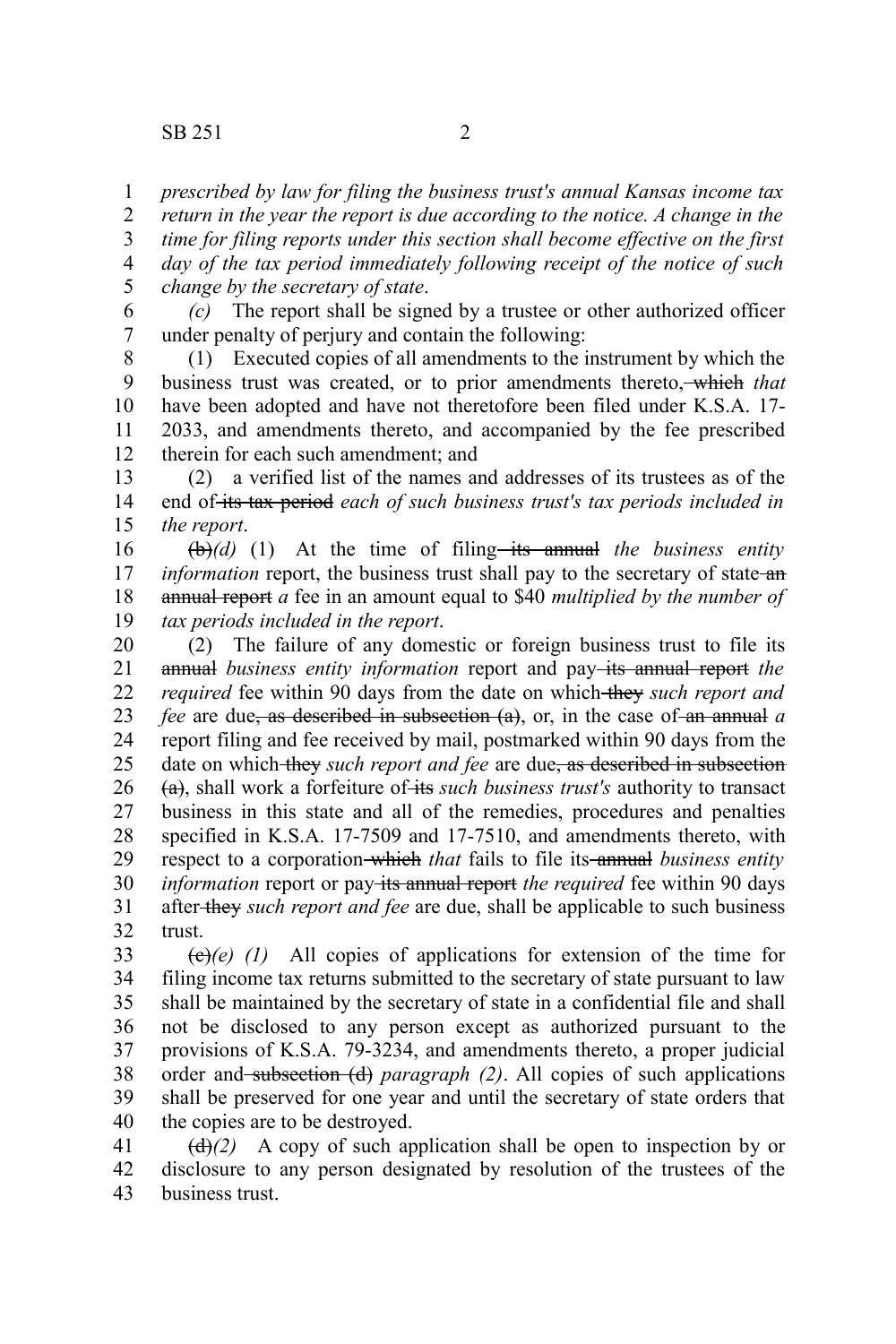Sec. 4. K.S.A. 17-2037 is hereby amended to read as follows: 17- 2037. *(a)* Any business trust, domestic or foreign, which *that* has obtained authority under this act to transact business in Kansas may surrender its authority at any time by*:* 1 2 3 4

*(1)* Filing in the office of the secretary of state a certified copy of a resolution duly adopted by its trustees declaring its intention to withdraw, accompanied by*;* 5 6 7

*(2) paying* a withdrawal fee of \$20 *at the time the resolution is filed*; and 8 9

*(3)* filing all annual *business entity information* reports and paying all annual report fees required by K.S.A. 17-2036, and amendments thereto, and *that such business trust has* not previously filed and paid. 10 11 12

*(b)* During a period of five years following the effective date of such withdrawal the business trust shall nevertheless be entitled to convey and dispose of its property and assets in this state, settle and close out its business in this state, and perform any other act or acts pertinent to the liquidation of its business, property, and assets in this state, and to prosecute and defend all suits filed prior to the expiration of such five-year period involving causes of action arising prior to the effective date of such withdrawal or arising out of any act or transaction occurring during such five-year period in the course of the liquidation of its business, property or assets. 13 14 15 16 17 18 19 20 21 22

*(c)* The withdrawal of a business trust as provided in this section shall have no effect upon any suit filed by or against it prior to the expiration of such five-year period until such suit has been finally determined or otherwise finally concluded and all judgments, orders and decrees entered therein have been fully executed, even though such final determination, conclusion, or execution occurs after the expiration of such five-year period. With respect to a foreign business trust, withdrawal pursuant to this section shall not affect its written consent to be sued in the courts of this state, or the jurisdiction over such foreign business trust of the courts of this state, with respect to any cause of action which arose prior to the effective date of its withdrawal. 23 24 25 26 27 28 29 30 31 32 33

Sec. 5. K.S.A. 2019 Supp. 17-2718 is hereby amended to read as follows: 17-2718. (a) Each professional corporation organized under the laws of this state shall file with the secretary of state an annual *a written business entity information* report—in writing stating the prescribed information concerning the corporation at the close of business on the last day of its tax period next preceding the date of filing, but if any such corporation's tax period is other than the calendar year it shall give notice thereof to the secretary of state prior to December 31 of the year it commences such tax period. 34 35 36 37 38 39 40 41 42

*(b)* The report shall be filed *annually* at the time prescribed by law for 43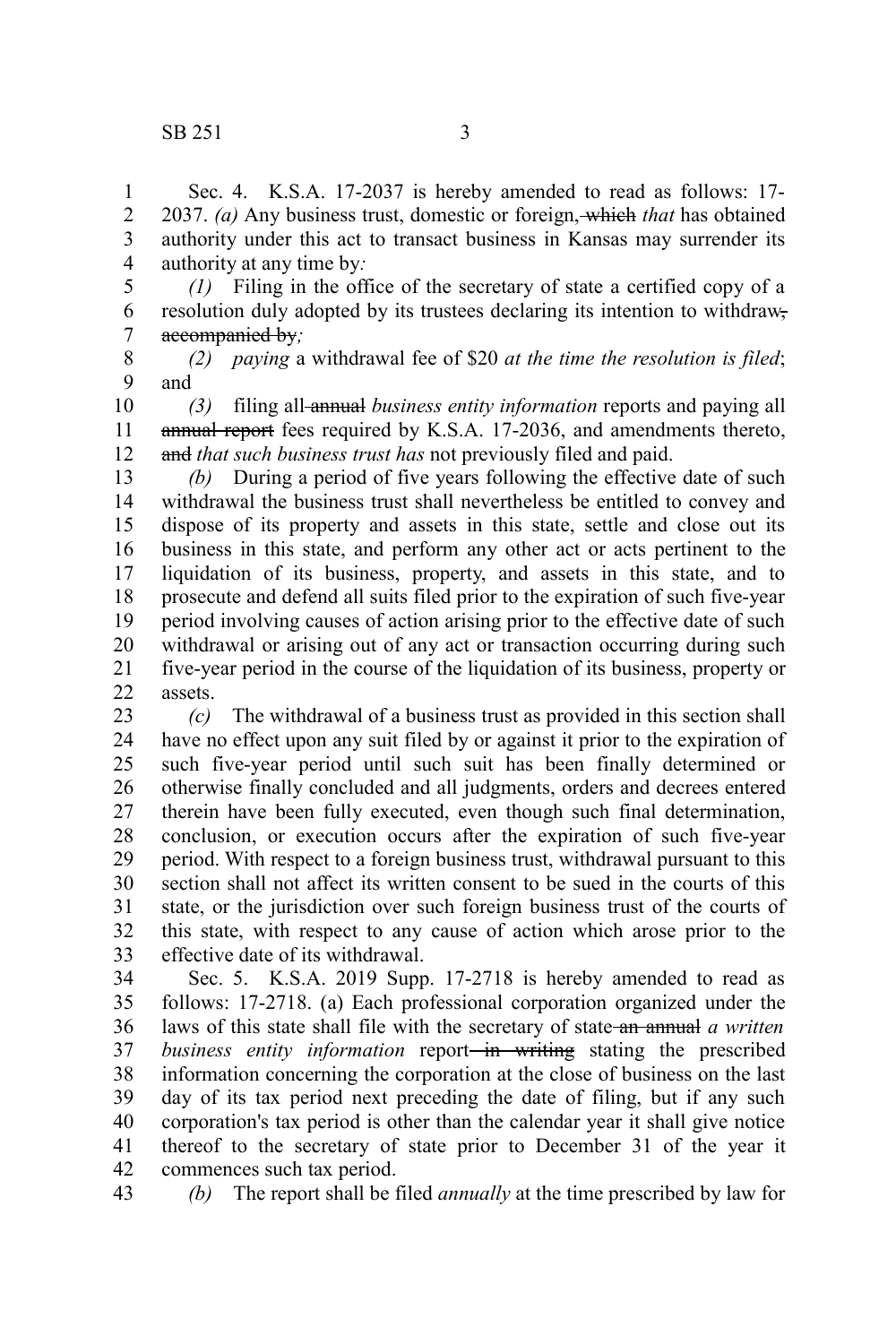filing the corporation's annual Kansas income tax return*, unless the professional corporation has provided notice to the secretary of state that such corporation intends to file business entity information reports biennially or triennially, in which case, such reports shall be filed on the same date prescribed by law for filing the professional corporation's annual Kansas income tax return in the year the report is due according to the notice. A change in the time for filing reports under this section shall become effective on the first day of the tax period immediately following receipt of the notice of such change by the secretary of state*. 1 2 3 4 5 6 7 8 9

*(c)* The report shall be made on a form provided by the secretary of state, containing the following information: 10 11

(1) The names and addresses of all officers, directors and shareholders of the professional corporation; 12 13

(2) a statement that each officer, director and shareholder is or is not a qualified person as defined in K.S.A. 17-2707, and amendments thereto, and setting forth the date on which any shares of the corporation were no longer owned by a qualified person; and 14 15 16 17

18

(3) the amount of capital stock issued.

(b)*(d)* The report shall be signed by its president, secretary, treasurer or other officer duly authorized so to act, or by any two of its directors, or by an incorporator in the event-its *the corporation's* board of directors shall not have been elected. *The official title or position of the individual signing the report shall be designated.* The fact that an individual's name is signed on such report shall be prima facie evidence that such individual is authorized to sign the report on behalf of the corporation; however, the official title or position of the individual signing the report shall be designated. This *The* report shall be subscribed by the person as true, under penalty of perjury. Upon request by the regulatory board which *that* licenses the shareholders described in the report, a copy of the annualreport shall be forwarded to the regulatory board. 19 20 21 22 23 24 25 26 27 28 29 30

*(e)* At the time of filing its annual *business entity information* report, each professional corporation shall pay the annual report fee prescribed by K.S.A. 17-7503, and amendments thereto. 31 32 33

Sec. 6. K.S.A. 2019 Supp. 17-4634 is hereby amended to read as follows: 17-4634. (a) Every corporation organized under the electric cooperative act of this state shall make an annual *a written business entity information* report<del> in writing</del> to the secretary of state, stating the prescribed information concerning the corporation at the close of business on the last day of its tax period next preceding the date of filing, but if any such corporation's tax period is other than the calendar year, it shall give notice thereof to the secretary of state prior to December 31 of the year it commences such tax period. 34 35 36 37 38 39 40 41 42

*(b)* The report shall be filed *annually* on or before the 15<sup>th</sup> day of the 43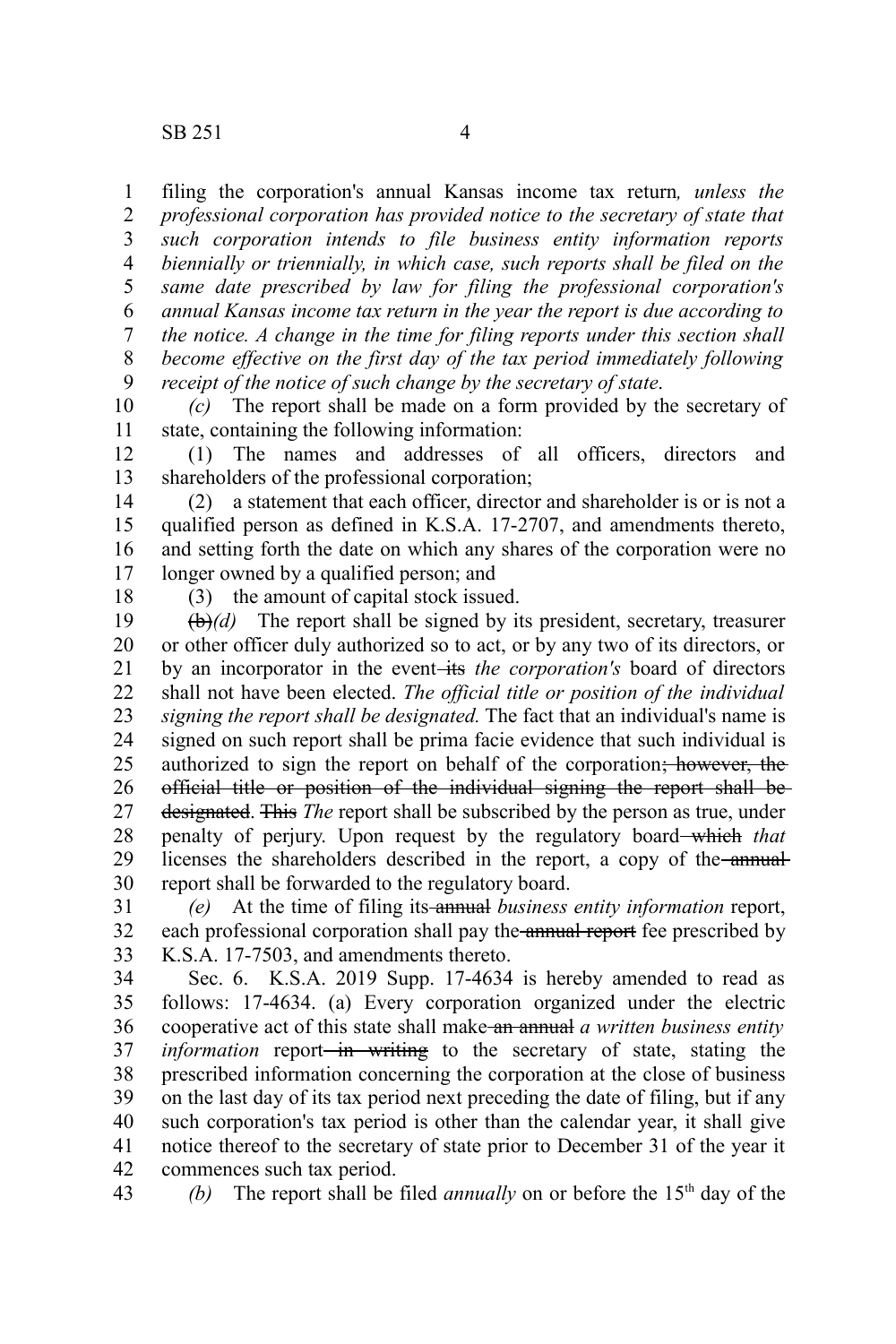4<sup>th</sup> fourth month following the close of the tax year of the electric cooperative*, unless the corporation has provided notice to the secretary of state that such corporation intends to file business entity information reports biennially or triennially, in which case, such reports shall be filed on or before the 15th day of the fourth month of the year the report is due according to the notice. A change in the time for filing reports under this section shall become effective on the first day of the tax period immediately following receipt of the notice of such change by the secretary of state*. 1 2 3 4 5 6 7 8 9

*(c)* The report shall be made on a form provided by the secretary of state, containing the following information: 10 11

(1) The name of the corporation;

(2) the location of the principal office;

(3) the names and addresses of the president, secretary, treasurer and all directors; 14 15

16

12 13

(4) the number of memberships issued; and

(5) the change or changes, if any, in the particulars made since the last annual *business entity information* report. 17 18

(b)*(d)* Such reports shall be signed by the president, vice-president or secretary of the corporation under penalty of perjury and forwarded to the secretary of state. 19 20 21

*(e)* At the time of filing such annual *its business entity information* report, each such corporation shall pay an annual report *a* fee in an amount equal to \$40 *multiplied by the number of tax periods included in the report*. 22 23 24 25

Sec. 7. K.S.A. 17-4677 is hereby amended to read as follows: 17- 4677. (a) Every cooperative organized under the renewable energy electric generation cooperative act shall make an annual *a written business entity information* report<del> in writing</del> to the secretary of state, stating the prescribed information concerning the cooperative at the close of business on the last day of its tax period next preceding the date of filing, but if any such cooperative's tax period is other than the calendar year, it shall give notice thereof to the secretary of state prior to December 31 of the year it commences such tax period. 26 27 28 29 30 31 32 33 34

*(b)* The report shall be filed *annually* on or before the  $15<sup>th</sup>$  day of the sixth month following the close of the tax year of the electric cooperative*, unless the cooperative has provided notice to the secretary of state that such cooperative intends to file business entity information reports biennially or triennially, in which case, such reports shall be filed on or before the 15th day of the sixth month of the year the report is due according to the notice. A change in the time for filing reports under this section shall become effective on the first day of the tax period immediately following receipt of the notice of such change by the secretary* 35 36 37 38 39 40 41 42 43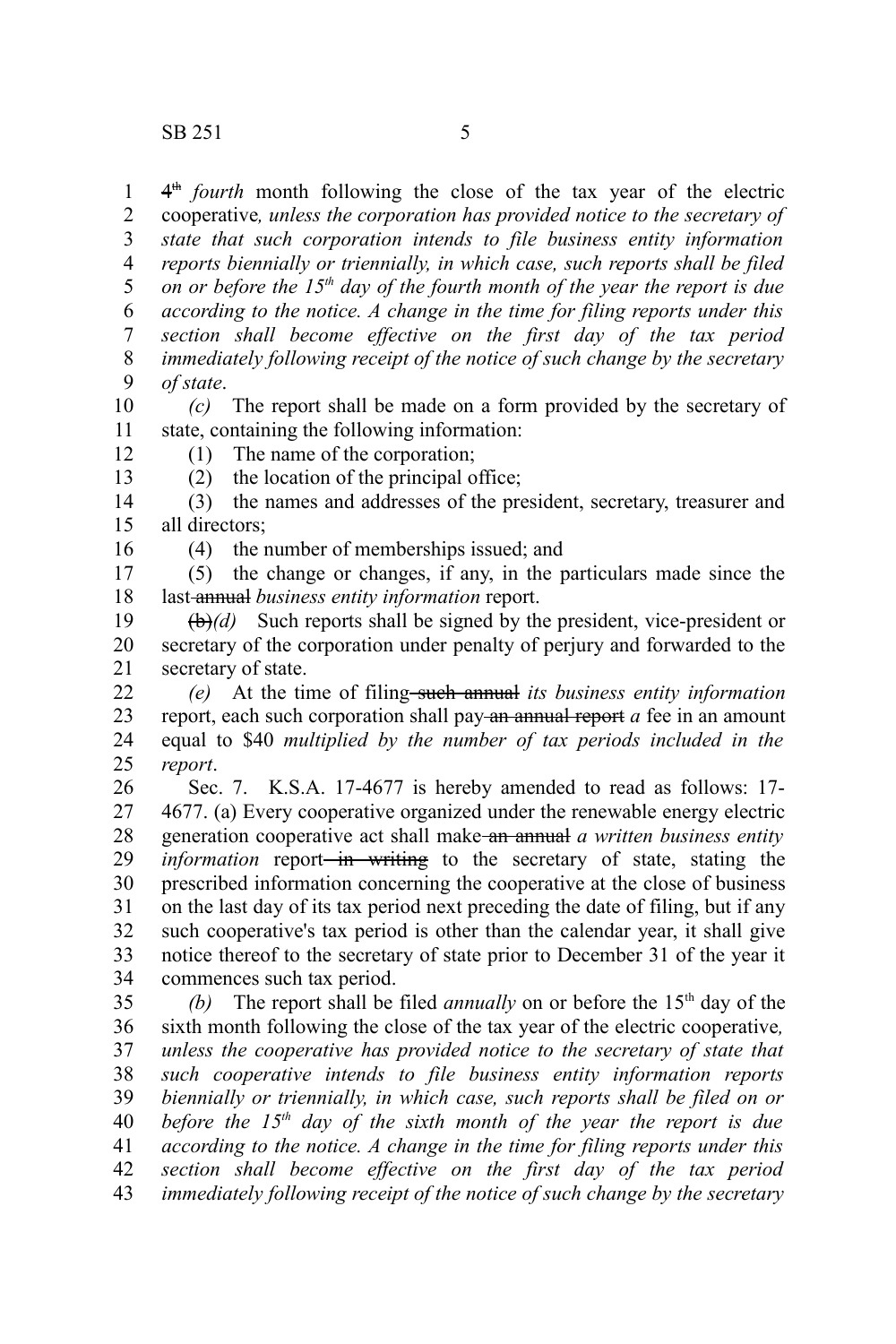*of state*. 1

*(c)* The report shall be made on a form provided by the secretary of state, containing the following information: 2 3 4

(1) The name of the cooperative;

(2) the location of the principal office of the cooperative;

(3) the names and addresses of the president, secretary, treasurer and directors of the cooperative; 6 7

8

5

(4) the number of members of the cooperative; and

(5) the change or changes, if any, in the particulars made since the last annual *business entity information* report. 9 10

 $(\theta)$ *(d)* The annual report shall be dated, signed by the president, vicepresident or secretary of the cooperative under penalty of perjury and forwarded to the secretary of state. 11 12 13

*(e)* At the time of filing such annual *its business entity information* report, the cooperative shall pay an annual report *a* fee in an amount equal to \$40 *multiplied by the number of tax periods included in the report*. 14 15 16

Sec. 8. K.S.A. 17-5902 is hereby amended to read as follows: 17- 5902. (a) All corporations and limited partnerships, as defined in K.S.A. 17-5903, and amendments thereto, which *that* hold agricultural land, as defined in K.S.A. 17-5903, and amendments thereto, within this state, and which *that* are required to make annual *written business entity information* reports to the secretary of state shall provide the information required of such corporations and limited partnerships in the annual *business entity information* reports made under K.S.A. 17-7503, 17-7504, 17-7505, 56- 1a606 or 56-1a607, and amendments thereto. The information required by this section does not apply to the following: 17 18 19 20 21 22 23 24 25 26

27

(1) A tract of land of less than 10 acres;

(2) contiguous tracts of land which *that* in the aggregate are of less than 10 acres; or 28 29

30

(3) state assessed railroad operating property.

(b) Any person who shall knowingly submit, or who through the proper and due exercise of care and diligence should have known that any submission of information and statements required of corporations and limited partnerships subject to the provisions of this section are false or materially misleading, or who fails or refuses to submit such information and statements is guilty of a class A misdemeanor. 31 32 33 34 35 36

(c) The secretary of state shall keep a separate index of all corporations and limited partnerships subject to the provisions of this section. 37 38 39

Sec. 9. K.S.A. 2019 Supp. 17-6014 is hereby amended to read as follows: 17-6014. (a) Except as otherwise provided in subsections (b) and (c), the provisions of the Kansas general corporation code shall apply to nonstock corporations in the manner specified in this subsection: 40 41 42 43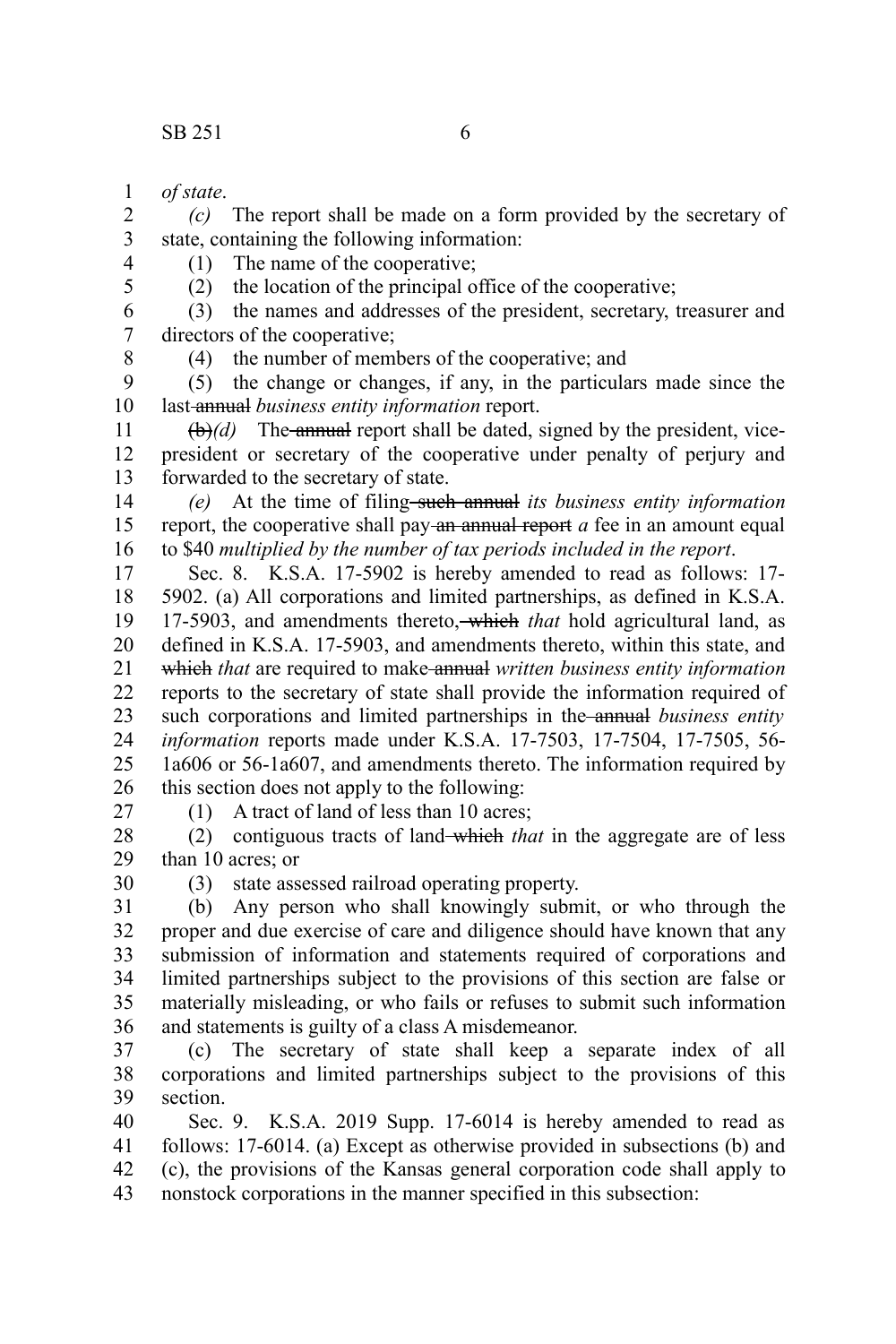(1) All references to stockholders of the corporation shall be deemed to refer to members of the corporation; 1 2

(2) all references to the board of directors of the corporation shall be deemed to refer to the governing body of the corporation; 3 4

5

(3) all references to directors or to members of the board of directors of the corporation shall be deemed to refer to members of the governing body of the corporation; and 6 7

(4) all references to stock, capital stock, or shares thereof of a corporation authorized to issue capital stock shall be deemed to refer to memberships of a nonprofit nonstock corporation and to membership interests of any other nonstock corporation. 8 9 10 11

12

(b) Subsection (a) shall not apply to:

(1) K.S.A. 17-6002(a)(4), (b)(1) and (b)(2), 17-6009(a), 17-6301, 17- 6404, 17-6505, 17-6518, 17-6520(b), 17-6601, 17-6602, 17-6703, 17- 6705, 17-6706, 17-6707, 17-6708, 17-6801, 17-6805, 17-6805a, 17-7001, 17-7002, 17-7503(a)(4) and (b)(4)*(c)(4) and (d)(4)*, 17-7504, 17-7505(a) (4) and (b)(4)*(c)(4) and (d)(4)* and 17-7514(c) and K.S.A. 2019 Supp. 17- 6014, and amendments thereto, which *that* apply to nonstock corporations by their terms; 13 14 15 16 17 18 19

(2) K.S.A. 17-6002(e), the last sentence of 17-6009(b), 17-6401, 17- 6402, 17-6403, 17-6405, 17-6406, 17-6407(d), 17-6408, 17-6411, 17- 6412, 17-6413, 17-6414, 17-6415, 17-6416, 17-6417, 17-6418, 17-6501, 17-6502, 17-6503, 17-6504, 17-6506, 17-6509, 17-6512, 17-6521, 17- 6603, 17-6604, 17-6701, 17-6702, 17-6803 and 17-6804 and K.S.A. 2019 Supp. 17-6427, 17-6428, 17-6429 and 17-72a04, and amendments thereto; and 20 21 22 23 24 25 26

(3) article 72 and article 73 of chapter 17 of the Kansas Statutes Annotated, and amendments thereto. 27 28

(c) In the case of a nonprofit nonstock corporation, subsection (a) shall not apply to: 29 30

31

(1) The sections and articles listed in subsection (b);

(2) K.S.A. 17-6002(b)(3), 17-6304(a)(2), 17-6507, 17-6508, 17-6712, 17-7503, 17-7505, 17-7509, 17-7511 and 17-7514 and K.S.A. 2019 Supp.  $17-6011(a)(2)$  and  $(a)(3)$ , and amendments thereto; and 32 33 34

(3) article 64 of chapter 17 of the Kansas Statutes Annotated, and amendments thereto, and K.S.A. 2019 Supp. 17-72a01 through 17-72a09, and amendments thereto. 35 36 37

38

(d) For purposes of the Kansas general corporation code:

(1) A "charitable nonstock corporation" is any nonprofit nonstock corporation that is exempt from taxation under  $\S$  501(c)(3) of the federal internal revenue code of 1986, 26 U.S.C.  $\S$  501(c)(3); 39 40 41

(2) a "membership interest" is, unless otherwise provided in a nonstock corporation's articles of incorporation, a member's share of the 42 43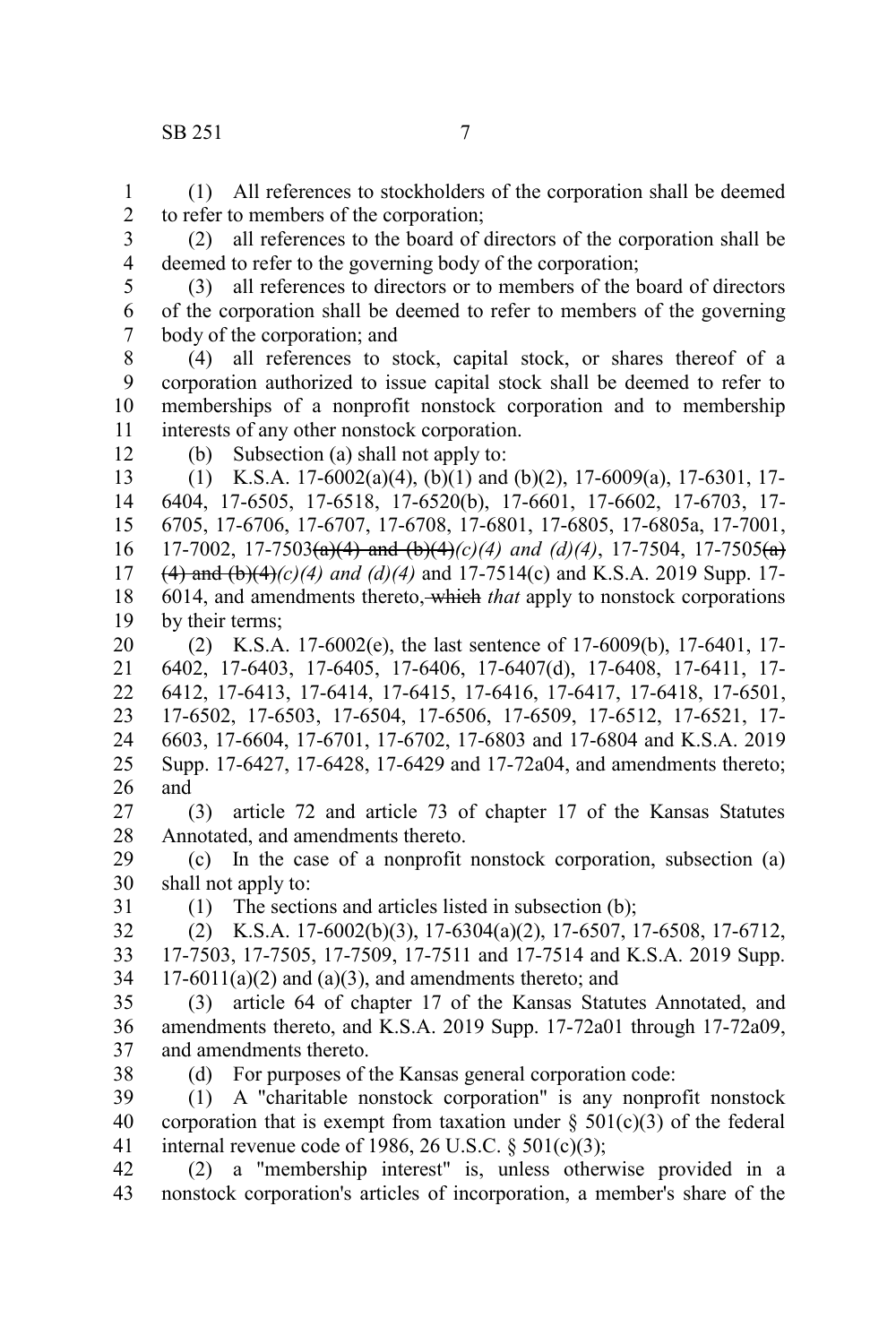profits and losses of a nonstock corporation, or a member's right to receive distributions of the nonstock corporation's assets, or both; 1 2

(3) a "nonprofit nonstock corporation" is a nonstock corporation that does not have membership interests; and 3 4

(4) a "nonstock corporation" is any corporation organized under the Kansas general corporation code that is not authorized to issue capital stock. 5 6 7

Sec. 10. K.S.A. 2019 Supp. 17-7002 is hereby amended to read as follows: 17-7002. (a) As used in this section, the term: 8 9

(1) "Articles of incorporation" includes the articles of incorporation of a corporation organized under any special act or any law of this state; and 10 11 12

(2) "authority to engage in business" includes the registration of any foreign corporation under K.S.A. 2019 Supp. 17-7931, and amendments thereto. 13 14 15

(b) Any corporation may, at any time before the expiration of the time limited for its existence and any corporation whose articles of incorporation or authority to engage in business has become forfeited or void pursuant to this code and any corporation whose articles of incorporation or authority to engage in business has expired by reason of failure to renew it or whose articles of incorporation or authority to engage in business has been renewed, but, through failure to comply strictly with the provisions of this code, the validity of whose renewal has been brought into question, at any time procure an extension, renewal or reinstatement of its articles of incorporation, if a domestic corporation, or its authority to engage in business, if a foreign corporation, together with all the rights, franchises, privileges and immunities and subject to all of its duties, debts and liabilities<del> which</del> that had been secured or imposed by its original articles of incorporation, and all amendments thereto, or by its authority to engage in business, as the case may be, by complying with the requirements of this section. 16 17 18 19 20 21 22 23 24 25 26 27 28 29 30 31

(c) The extension, renewal or reinstatement of the articles of incorporation or authority to engage in business may be procured by executing and filing a certificate in accordance with K.S.A. 2019 Supp. 17-7908 through 17-7910, and amendments thereto. 32 33 34 35

36

(d) The certificate required by subsection (c) shall state:

(1) The name of the corporation, which shall be the existing name of the corporation or the name it bore when its articles of incorporation or authority to engage in business expired, except as provided in subsection (f) and the date of filing of its original articles of incorporation with the secretary of state; 37 38 39 40 41

(2) the address of the corporation's registered office in this state, which shall be stated in accordance with K.S.A. 2019 Supp. 17-7924(c), 42 43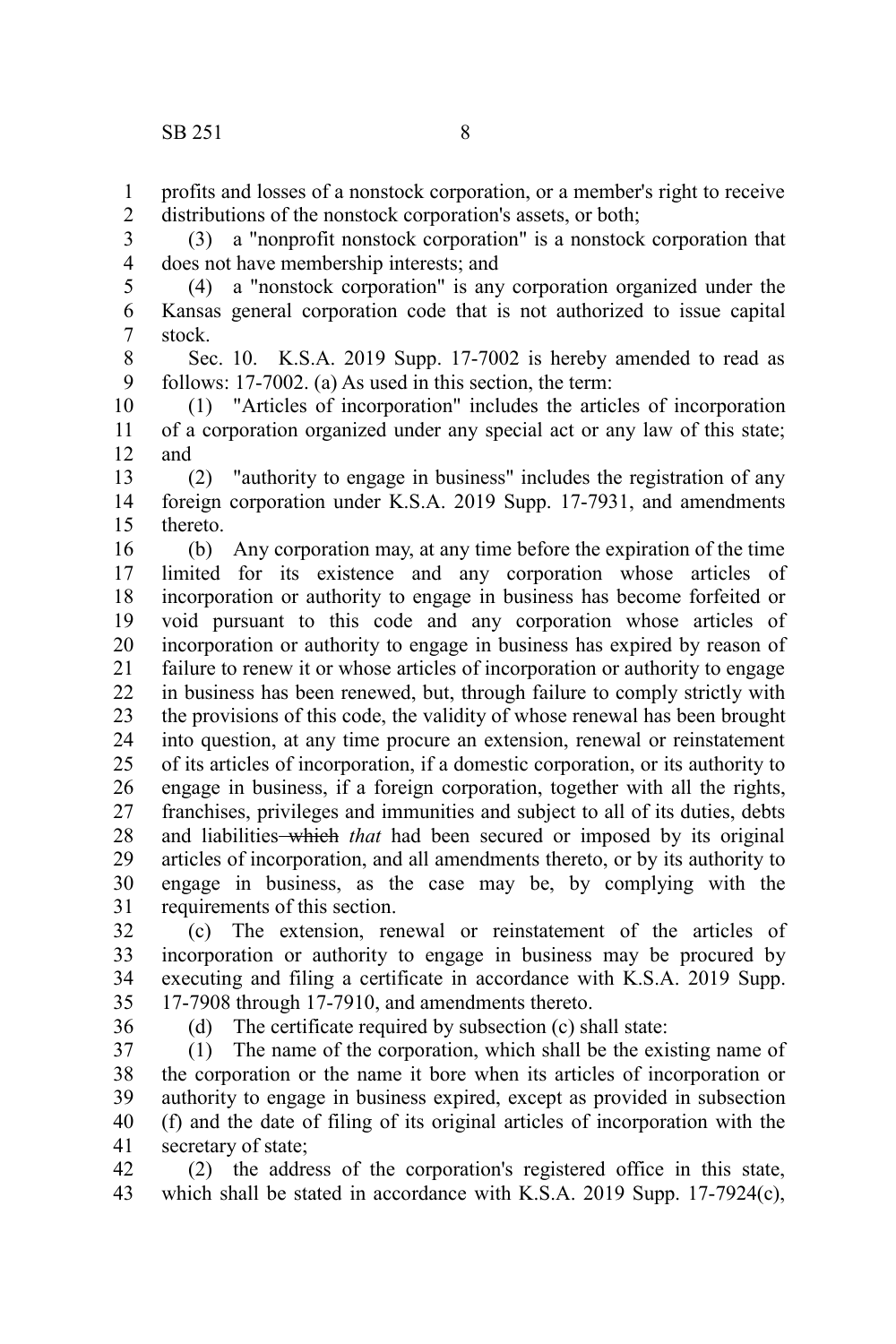1

and amendments thereto, and the name of its resident agent at such address; 2

(3) whether or not the renewal, or reinstatement is to be perpetual and, if not perpetual, the time for which the renewal or reinstatement is to continue and, in case of renewal before the expiration of the time limited for its existence, the date when the renewal is to commence, which shall be prior to the date of the expiration of the old articles of incorporation or authority to engage in business which it is desired to renew; 3 4 5 6 7 8

(4) that the corporation desiring to be renewed or reinstated and so renewing or reinstating its corporate existence was duly organized under the laws of the state of its original incorporation; 9 10 11

(5) the date when the articles of incorporation or the authority to engage in business would expire, if such is the case, or such other facts as may show that the articles of incorporation or the authority to engage in business has become forfeited or void pursuant to this code, or that the validity of any renewal has been brought into question; and 12 13 14 15 16

(6) that the certificate for reinstatement is filed by authority of those who were directors or members of the governing body of the corporation at the time its articles of incorporation or the authority to engage in business expired, or who were elected directors or members of the governing body of the corporation as provided in subsection (h). 17 18 19 20 21

(e) Upon the filing of the certificate in accordance with K.S.A. 2019 Supp. 17-7908 through 17-7910, and amendments thereto, the corporation shall be renewed or reinstated with the same force and effect as if its articles of incorporation or authority to engage in business had not been forfeited or void pursuant to this code or had not expired by limitation. Such reinstatement shall validate all contracts, acts, matters and things made, done and performed within the scope of its articles of incorporation or authority to engage in business by the corporation, its officers and agents during the time when its articles of incorporation or authority to engage in business was forfeited or void pursuant to this code, or after their expiration by limitation, with the same force and effect and to all intents and purposes as if the articles of incorporation had at all times remained in full force and effect. All real and personal property, rights and credits, which belonged to the corporation at the time its articles of incorporation or authority to engage in business became forfeited or void pursuant to this code, or expired by limitation and which were not disposed of prior to the time of its renewal or reinstatement shall be vested in the corporation after its renewal or reinstatement, as fully and amply as they were held by the corporation at and before the time its articles of incorporation or authority to engage in business became forfeited or void pursuant to this code, or expired by limitation, and the corporation after its renewal or reinstatement shall be as exclusively liable for all contracts, 22 23 24 25 26 27 28 29 30 31 32 33 34 35 36 37 38 39 40 41 42 43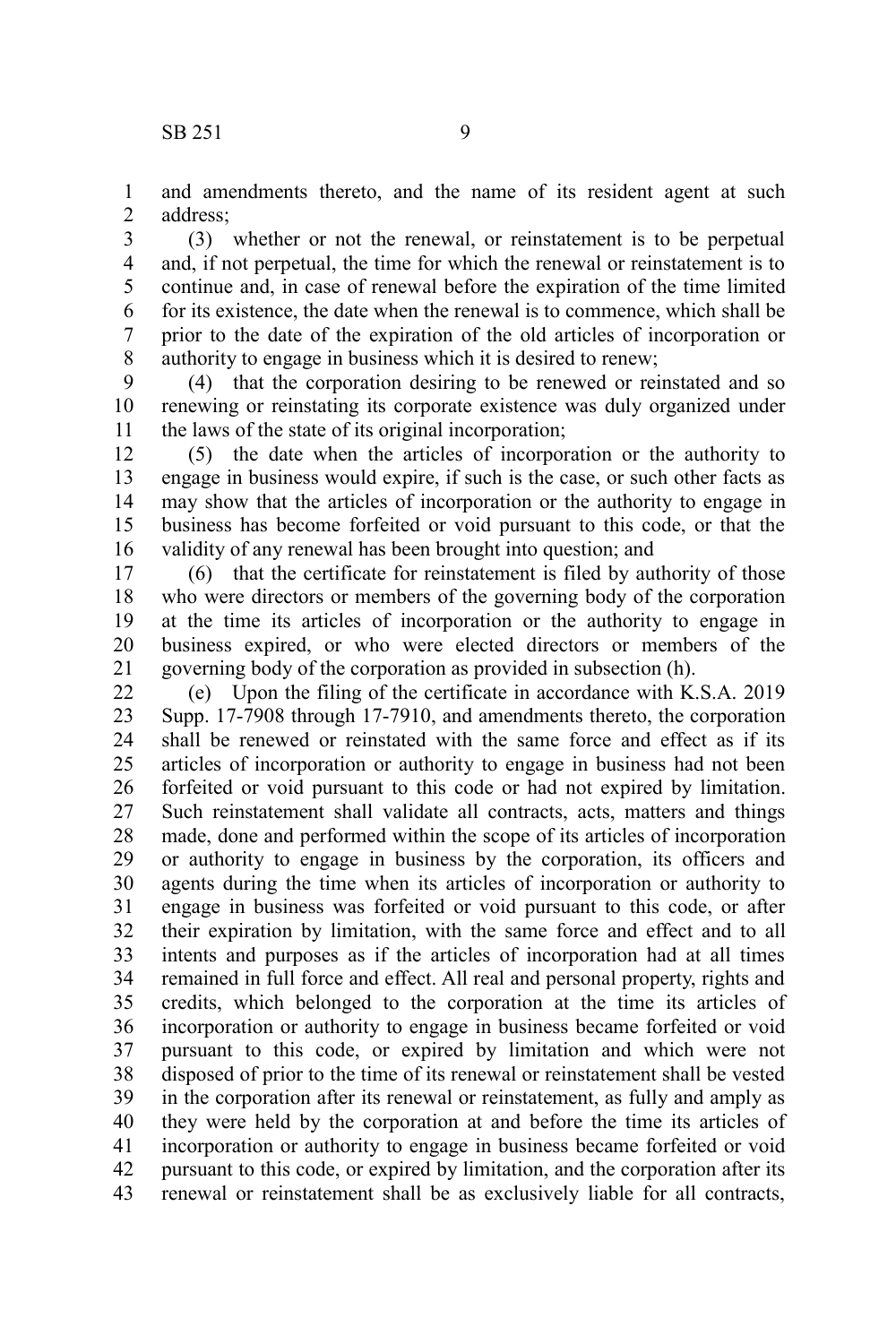acts, matters and things made, done or performed in its name and on its behalf by its officers and agents prior to its reinstatement, as if its articles of incorporation or authority to engage in business had at all times remained in full force and effect. 1 2 3 4

(f) If, since the articles of incorporation became forfeited or void pursuant to this code, or expired by limitation, any other corporation organized under the laws of this state shall have adopted the same name as the corporation sought to be renewed or reinstated or shall have adopted a name so nearly similar thereto as not to distinguish it from the corporation to be renewed or reinstated, or any foreign corporation registered in accordance with K.S.A. 2019 Supp. 17-7931, and amendments thereto, shall have adopted the same name as the corporation sought to be renewed or reinstated, or shall have adopted a name so nearly similar thereto as not to distinguish it from the corporation to be renewed or reinstated, then in such case the corporation to be renewed or reinstated shall not be renewed under the same name which it bore when its articles of incorporation became forfeited or void pursuant to this code or expired, but shall adopt or be renewed under some other name; and in such case the certificate to be filed under the provisions of this section shall set forth the name borne by the corporation at the time its articles of incorporation became forfeited or void pursuant to this code, or expired and the new name under which the corporation is to be renewed or reinstated. 5 6 7 8 9 10 11 12 13 14 15 16 17 18 19 20 21 22

(g) Any corporation that renews or reinstates its articles of incorporation or authority to engage in business under this code shall file all annual *business entity information* reports and pay to the secretary of state an amount equal to all fees and any penalties thereon due. Nonprofit corporations shall file only the annual *business entity information* reports for the three most recent reporting periods *period*, but shall pay all fees due. 23 24 25 26 27 28 29

(h) If a sufficient number of the last acting officers of any corporation desiring to renew or reinstate its articles of incorporation are not available by reason of death, unknown address or refusal or neglect to act, the directors of the corporation or those remaining on the board, even if only one, may elect successors to such officers. In any case where there shall be no directors of the corporation available for the purposes aforesaid, the stockholders may elect a full board of directors, as provided by the bylaws of the corporation, and the board shall then elect such officers as are provided by law, by the articles of incorporation or by the bylaws to carry on the business and affairs of the corporation. A special meeting of the stockholders for the purposes of electing directors may be called by any officer, director or stockholder upon notice given in accordance with K.S.A. 17-6512, and amendments thereto. 30 31 32 33 34 35 36 37 38 39 40 41 42

(i) After a reinstatement of the articles of incorporation of the 43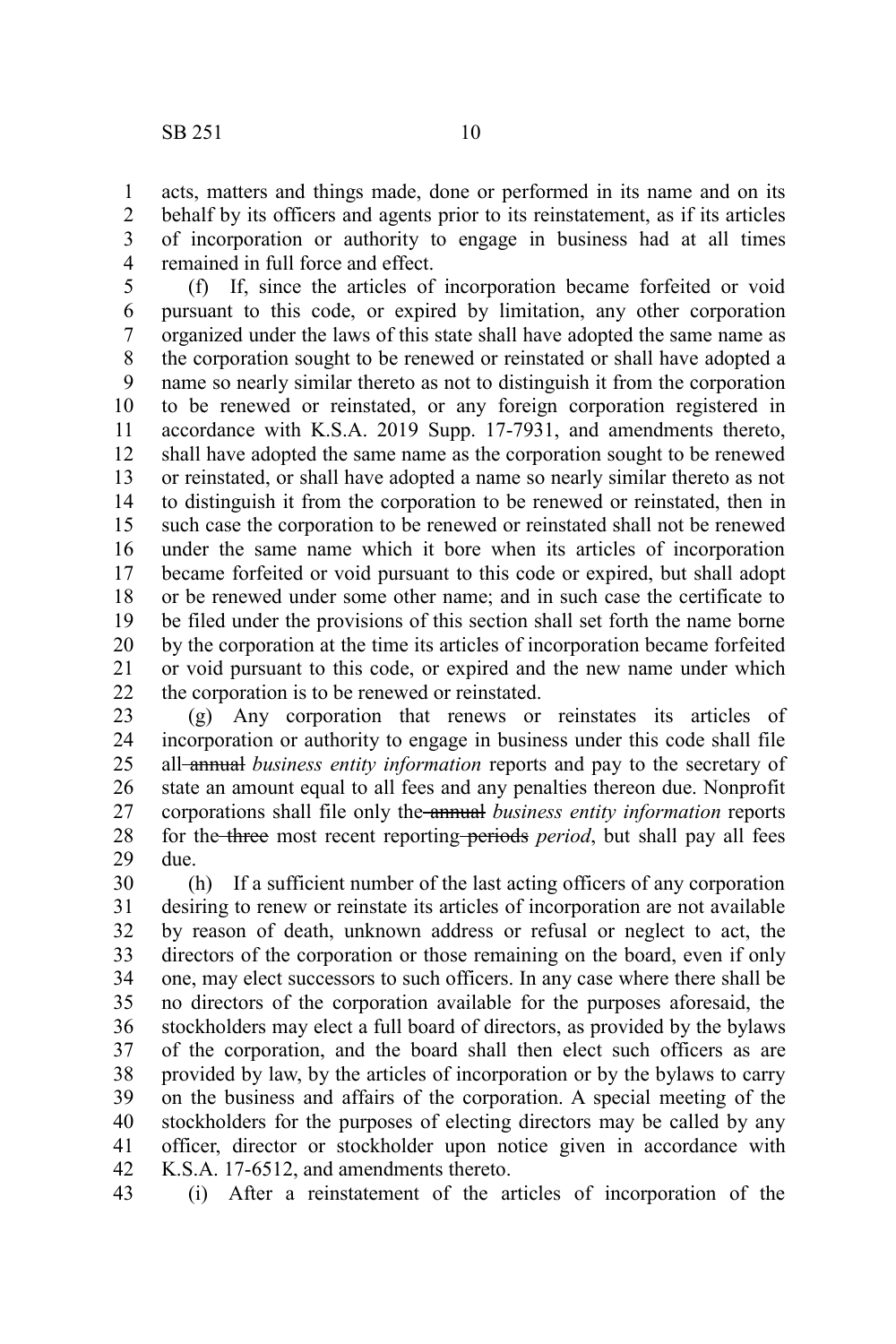corporation shall have been effected, the provisions of K.S.A. 17-6501(c), and amendments thereto, shall govern and the period of time the articles of incorporation of the corporation was forfeited pursuant to this code, or after its expiration by limitation, shall be included within the calculation of the 30-day and 13-month periods to which K.S.A. 17-6501(c), and amendments thereto, refers. A special meeting of stockholders held in accordance with subsection (h) shall be deemed an annual meeting of the stockholders for purposes of K.S.A. 17-6501(c), and amendments thereto. 1 2 3 4 5 6 7 8

(j) Whenever it shall be desired to renew or reinstate the articles of incorporation or authority to engage in business of any nonstock corporation, the governing body shall perform all the acts necessary for the renewal or reinstatement of the articles of incorporation of the corporation or its authority to engage in business which are performed by the board of directors in the case of a corporation having capital stock, and the members of any nonstock corporation who are entitled to vote for the election of members of its governing body and any other members entitled to vote for dissolution under the articles of incorporation or bylaws of such corporation, shall perform all the acts necessary for the renewal or reinstatement of the articles of incorporation of the corporation or its authority to engage in business which are performed by the stockholders in the case of a corporation having capital stock. In all other respects, the procedure for the renewal or reinstatement of the articles of incorporation or authority to engage in business of a nonstock corporation shall conform, as nearly as may be applicable, to the procedure prescribed in this section for the renewal or revival of the articles of incorporation of a corporation having capital stock, except that subsection (i) shall not apply to nonstock corporations. 9 10 11 12 13 14 15 16 17 18 19 20 21 22 23 24 25 26 27

Sec. 11. K.S.A. 2019 Supp. 17-7503 is hereby amended to read as follows: 17-7503. (a) Every domestic corporation organized for profit shall make an annual *a written business entity information* report-in writing to the secretary of state, stating the prescribed information concerning the corporation at the close of business on the last day of its tax period next preceding the date of filing, but if a corporation's tax period is other than the calendar year, it shall give notice thereof to the secretary of state prior to December 31 of the year it commences such tax period. 28 29 30 31 32 33 34 35

*(b)* The reports *report* shall be made on forms prescribed by the secretary of state. The report *and* shall be filed *annually* at the time prescribed by law for filing the corporation's annual Kansas income tax return*, unless the corporation has provided notice to the secretary of state that such corporation intends to file business entity information reports biennially or triennially, in which case, such reports shall be filed on the same date prescribed by law for filing the corporation's annual Kansas income tax return in the year the report is due according to the notice. A* 36 37 38 39 40 41 42 43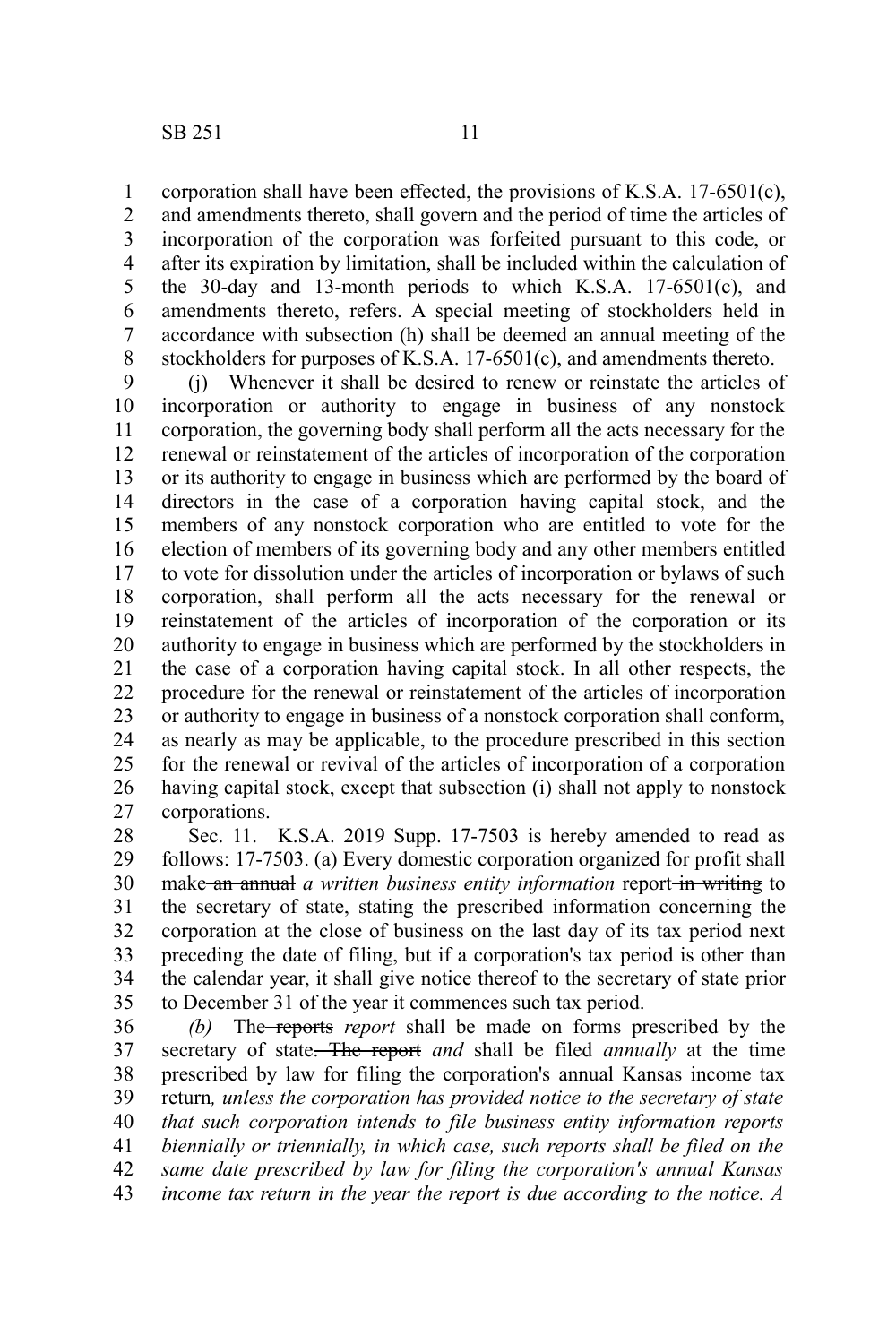*change in the time for filing reports under this section shall become effective on the first day of the tax period immediately following receipt of the notice of such change by the secretary of state*. 1 2 3

*(c)* The report shall contain the following information:

4 5 6

9

(1) The name of the corporation;

(2) the location of the principal office;

(3) the names and addresses of the president, secretary, treasurer or equivalent of such officers and members of the board of directors; 7 8

(4) the number of shares of capital stock issued;

(5) the nature and kind of business in which the corporation is engaged; and 10 11

(6) if the corporation is a parent corporation holding more than 50% equity ownership in any other business entity registered with the secretary of state, the name and identification number of any such subsidiary business entity. 12 13 14 15

(b)*(d)* Every corporation subject to the provisions of this section which *that* holds agricultural land, as defined in K.S.A. 17-5903, and amendments thereto, within this state shall show the following additional information on the report: 16 17 18 19

(1) The acreage and location listed by section, range, township and county of each lot, tract or parcel of agricultural land in this state owned or leased by or to the corporation; 20 21 22

(2) the purposes for which such agricultural land is owned or leased and, if leased, to whom such agricultural land is leased; 23 24

(3) the value of the nonagricultural assets and the agricultural assets, stated separately, owned and controlled by the corporation both within and without the state of Kansas and where situated; 25 26 27

28

(4) the total number of stockholders of the corporation;

(5) the number of acres owned or operated by the corporation, the number of acres leased by the corporation and the number of acres leased to the corporation; 29 30 31

(6) the number of acres of agricultural land, held and reported in each category under paragraph (5), stated separately, being irrigated; and 32 33

(7) whether any of the agricultural land held and reported under this subsection was acquired after July 1, 1981. 34 35

 $(e)(e)$  The report shall be executed in accordance with the provisions of K.S.A. 2019 Supp. 17-7908 through 17-7910, and amendments thereto. *The official title or position of the individual signing the report shall be designated.* The fact that an individual's name is signed on such report shall be prima facie evidence that such individual is authorized to sign the report on behalf of the corporation; however, the official title or position of the individual signing the report shall be designated. This report shall be subscribed by the person as true, under penalty of perjury. 36 37 38 39 40 41 42 43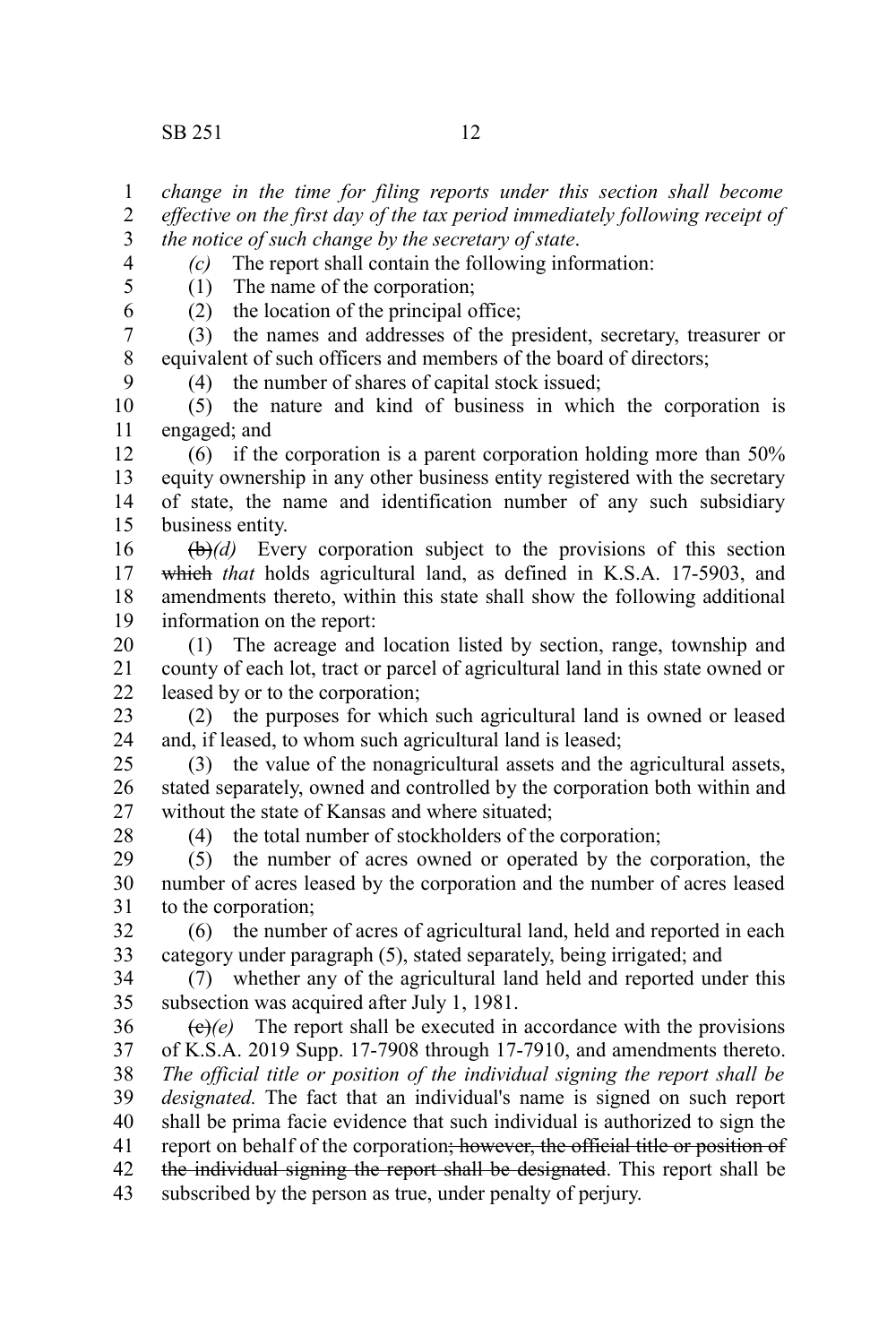*(f)* At the time of filing such annual *its business entity information* report it shall be the duty of each domestic corporation organized for profit to pay to the secretary of state an annual report *a* fee in an amount equal to \$40 *multiplied by the number of tax periods included in the report*. 1 2 3 4

Sec. 12. K.S.A. 2019 Supp. 17-7504 is hereby amended to read as follows: 17-7504. (a) Every corporation organized not for profit shall make an annual *a written business entity information* report in writing to the secretary of state, stating the prescribed information concerning the corporation at the close of business on the last day of its tax period next preceding the date of filing, but if a corporation's tax period is other than the calendar year, it shall give notice thereof to the secretary of state prior to December 31 of the year it commences such tax period. 5 6 7 8 9 10 11 12

*(b)* The reports *report* shall be made on forms prescribed by the secretary of state. The report *and* shall be filed *annually* on the 15<sup>th</sup> day of the sixth month following the close of the taxable year*, unless the corporation has provided notice to the secretary of state that such corporation intends to file business entity information reports biennially or triennially, in which case, such reports shall be filed on or before the 15th day of the sixth month of the year the report is due according to the notice. A change in the time for filing reports under this section shall become effective on the first day of the tax period immediately following receipt of the notice of such change by the secretary of state*. 13 14 15 16 17 18 19 20 21 22

*(c)* The report shall contain the following information:

23 24

(1) The name of the corporation;

(2) the location of the principal office;

25

(3) the names and addresses of the president, secretary and treasurer or equivalent of such officers, and the members of the governing body; 26 27

(4) the number of memberships or the number of shares of capital stock issued; and 28 29

(5) if the corporation is a parent corporation holding more than 50% equity ownership in any other business entity registered with the secretary of state, the name and identification number of any such subsidiary business entity. 30 31 32 33

(b)*(d)* Every corporation subject to the provisions of this section which *that* holds agricultural land, as defined in K.S.A. 17-5903, and amendments thereto, within this state shall show the following additional information on the report: 34 35 36 37

(1) The acreage and location listed by section, range, township and county of each lot, tract or parcel of agricultural land in this state owned or leased by or to the corporation; 38 39 40

(2) the purposes for which such agricultural land is owned or leased and, if leased, to whom such agricultural land is leased; 41 42

(3) the value of the nonagricultural assets and the agricultural assets, 43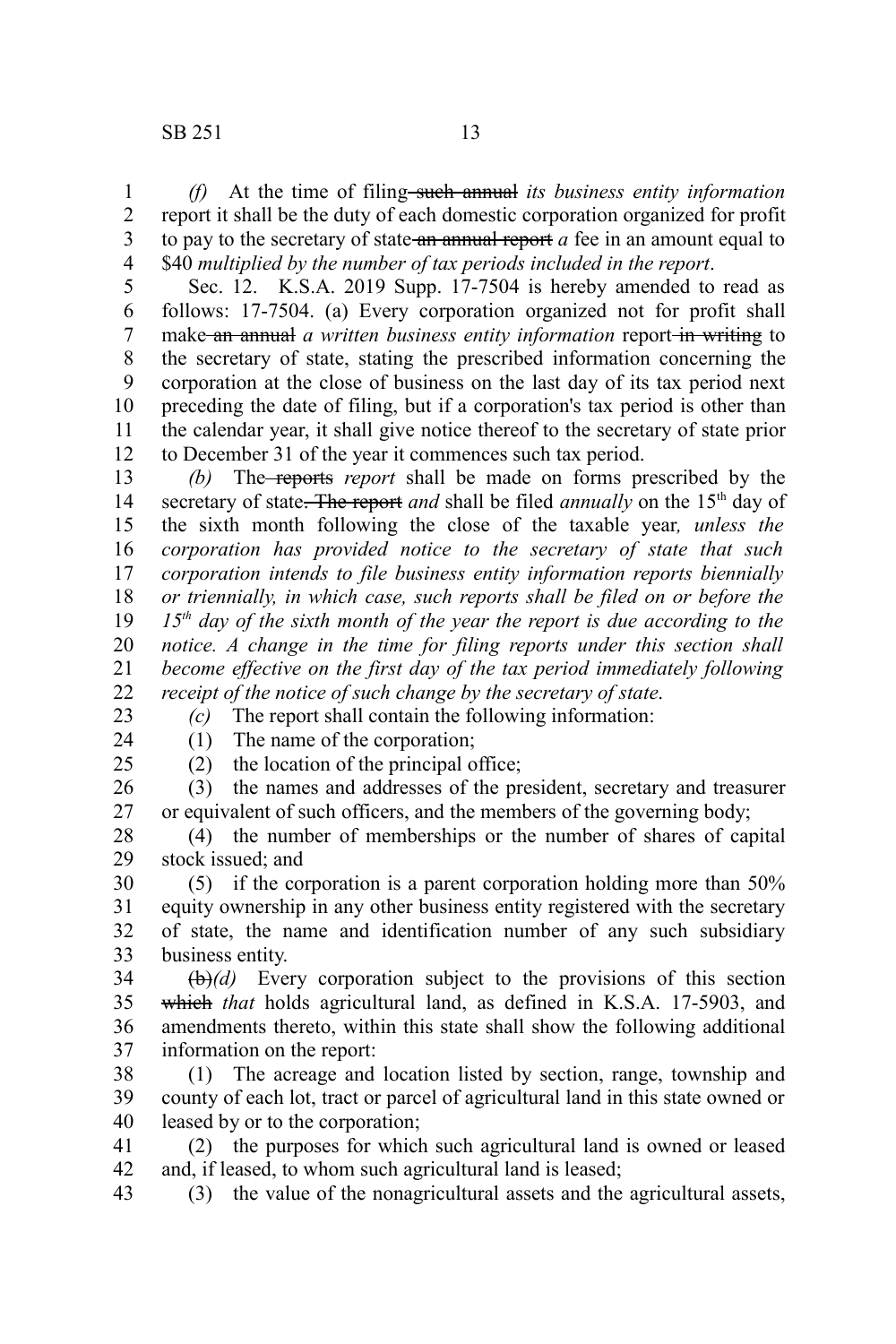stated separately, owned and controlled by the corporation both within and without the state of Kansas and where situated; 1 2

3

(4) the total number of stockholders or members of the corporation;

(5) the number of acres owned or operated by the corporation, the number of acres leased by the corporation and the number of acres leased to the corporation; 4 5 6

(6) the number of acres of agricultural land, held and reported in each category under paragraph (5), stated separately, being irrigated; and 7 8

(7) whether any of the agricultural land held and reported under this subsection was acquired after July 1, 1981. 9 10

 $\langle e \rangle$ (e) The report shall be executed in accordance with the provisions of K.S.A. 2019 Supp. 17-7908 through 17-7910, and amendments thereto. *The official title or position of the individual signing the report shall be designated.* The fact that an individual's name is signed on such report shall be prima facie evidence that such individual is authorized to sign the report on behalf of the corporation; however, the official title or position of the individual signing the report shall be designated. This report shall be subscribed by the person as true, under penalty of perjury. 11 12 13 14 15 16 17 18

(d)*(f)* At the time of filing such *its business entity information* report, each nonprofit corporation shall pay-an annual report *a* fee in an amount equal to \$40 for all tax years commencing after December 31, 2003 *multiplied by the number of tax periods included in the report*. 19 20 21 22

Sec. 13. K.S.A. 2019 Supp. 17-7505 is hereby amended to read as follows: 17-7505. (a) Every foreign corporation organized for profit, or organized under the cooperative type statutes of the state, territory or foreign country of incorporation, now or hereafter doing business in this state, and owning or using a part or all of its capital in this state, and subject to compliance with the laws relating to the admission of foreign corporations to do business in Kansas, shall make an annual *a written business entity information* report—in writing to the secretary of state, stating the prescribed information concerning the corporation at the close of business on the last day of its tax period next preceding the date of filing, but if a corporation operates on a fiscal year other than the calendar year it shall give written notice thereof to the secretary of state prior to December 31 of the year commencing such fiscal year. 23 24 25 26 27 28 29 30 31 32 33 34 35

*(b)* The report shall be made on a form prescribed by the secretary of state. The report *and* shall be filed *annually* at the time prescribed by law for filing the corporation's annual Kansas income tax return*, unless the corporation has provided notice to the secretary of state that such corporation intends to file business entity information reports biennially or triennially, in which case, such reports shall be filed on the same date prescribed by law for filing the corporation's annual Kansas income tax return in the year the report is due according to the notice. A change in the* 36 37 38 39 40 41 42 43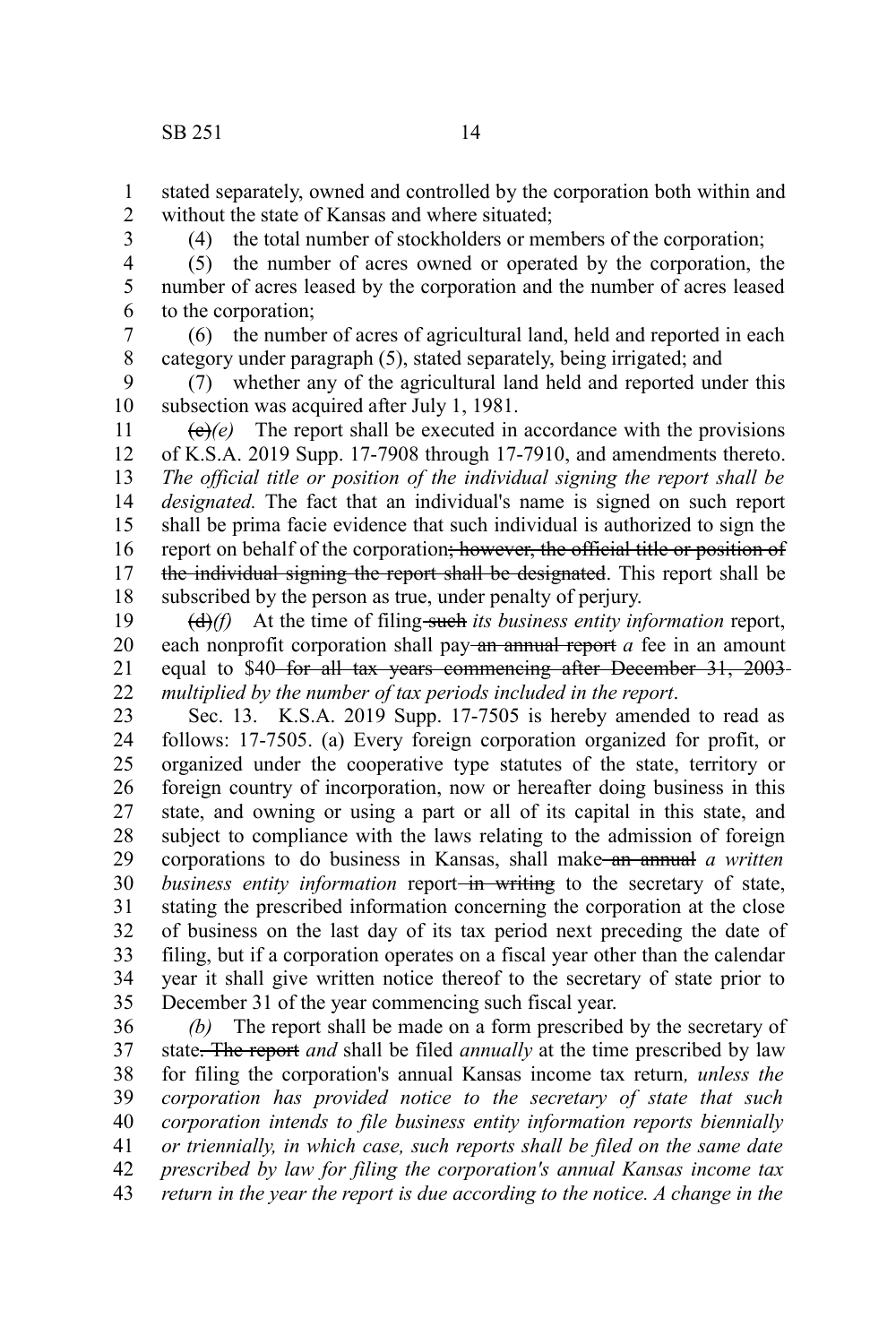*change by the secretary of state*.

country it is incorporated;

*time for filing reports under this section shall become effective on the first day of the tax period immediately following receipt of the notice of such*

(1) The name of the corporation and under the laws of what state or

*(c)* The report shall contain the following facts *information*:

(2) the location of its principal office; (3) the names and addresses of the president, secretary, treasurer, or equivalent of such officers, and members of the board of directors; (4) the number of shares of capital stock issued; (5) the nature and kind of business in which the company is engaged; and (6) if the corporation is a parent corporation holding more than 50% equity ownership in any other business entity registered with the secretary of state, the name and identification number of any such subsidiary business entity. (b)*(d)* Every corporation subject to the provisions of this section which *that* holds agricultural land, as defined in K.S.A. 17-5903, and amendments thereto, within this state shall show the following additional information on the report: (1) The acreage and location listed by section, range, township and county of each lot, tract or parcel of agricultural land in this state owned or leased by or to the corporation; (2) the purposes for which such agricultural land is owned or leased and, if leased, to whom such agricultural land is leased; (3) the value of the nonagricultural assets and the agricultural assets, stated separately, owned and controlled by the corporation both within and without the state of Kansas and where situated; (4) the total number of stockholders of the corporation; (5) the number of acres owned or operated by the corporation, the number of acres leased by the corporation and the number of acres leased to the corporation; (6) the number of acres of agricultural land, held and reported in each category under paragraph (5), stated separately, being irrigated; and (7) whether any of the agricultural land held and reported under this subsection was acquired after July 1, 1981.  $\langle e \rangle$ (e) The report shall be executed in accordance with the provisions of K.S.A. 2019 Supp. 17-7908 through 17-7910, and amendments thereto. *The official title or position of the individual signing the report shall be designated.* The fact that an individual's name is signed on such report shall be prima facie evidence that such individual is authorized to sign the report on behalf of the corporation; however, the official title or position of the individual signing the report shall be designated. This report shall be 7 8 9 10 11 12 13 14 15 16 17 18 19 20 21 22 23 24 25 26 27 28 29 30 31 32 33 34 35 36 37 38 39 40 41 42 43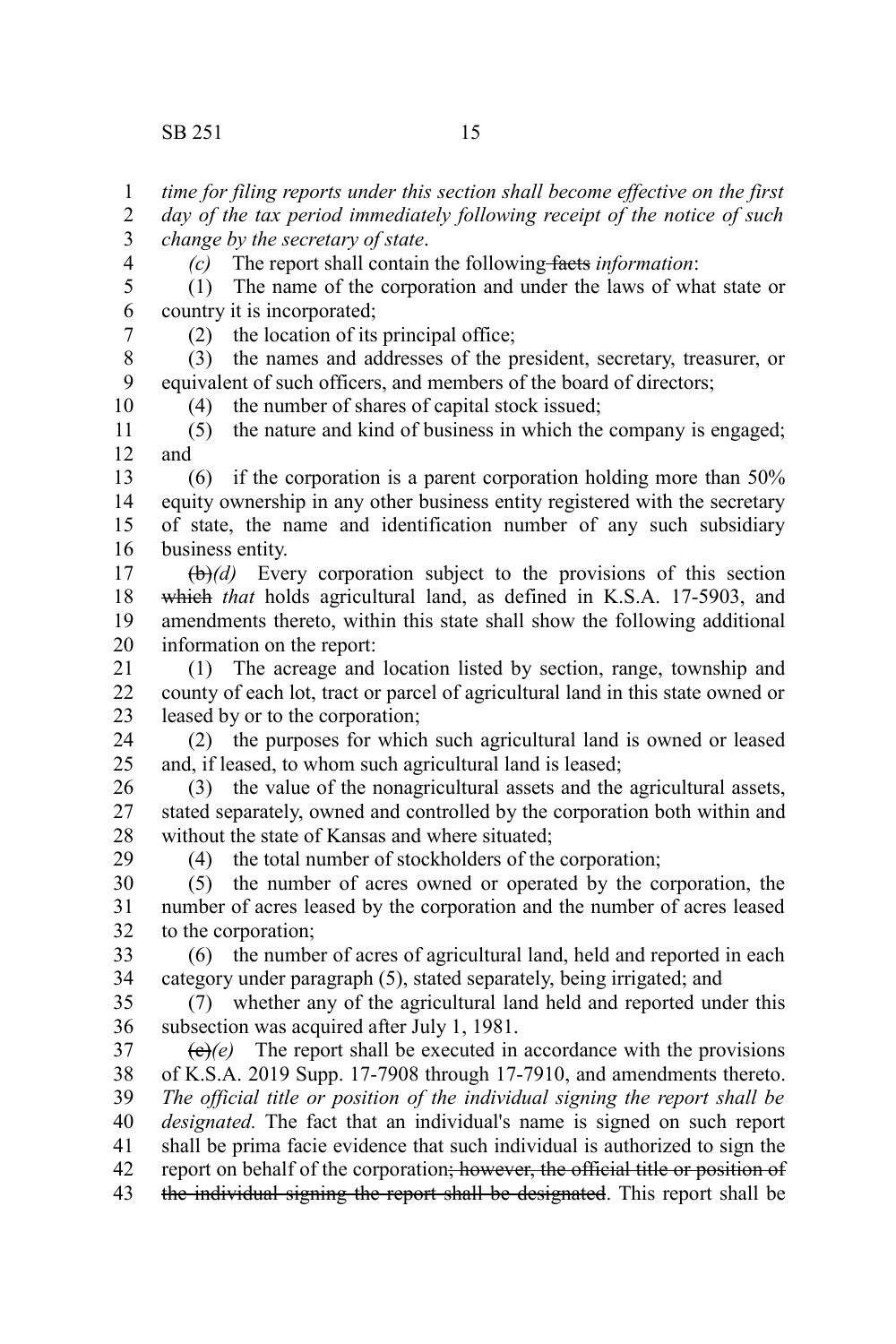$22$ 

26

subscribed by the person as true, under penalty of perjury. 1

(d)*(f)* At the time of filing its annual *business entity information* report, each such foreign corporation shall pay to the secretary of state an annual report *a* fee in an amount equal to \$40 *multiplied by the number of tax periods included in the report*. 2 3 4 5

Sec. 14. K.S.A. 2019 Supp. 17-7506 is hereby amended to read as follows: 17-7506. (a) The secretary of state shall charge each corporation a fee established pursuant to rules and regulations, but not exceeding \$250, for issuing or filing and indexing articles of incorporation of a for-profit or a foreign corporation application. 6 7 8 9 10

(b) The secretary of state shall charge each corporation a fee established by rules and regulations, but not exceeding \$50, for articles of incorporation of a nonprofit corporation. 11 12 13

(c) The secretary of state shall charge each corporation a fee established by rules and regulations, but not exceeding \$150, for issuing or filing and indexing any of the corporate documents described below: 14 15 16

(1) Certificate of extension, restoration, renewal or revival of articles of incorporation; 17 18

(2) certificate of amendment of articles of incorporation, either prior to or after payment of capital; 19 20

(3) certificate of designation of preferences; 21

(4) certificate of retirement of preferred stock;

(5) certificate of increase or reduction of capital; 23

(6) certificate of dissolution, either prior to or after beginning business; 24 25

(7) certificate of revocation of voluntary dissolution;

(8) certificate of change of location of registered office and resident agent; 27 28

(9) agreement of merger or consolidation; 29

(10) certificate of ownership and merger; 30

(11) certificate of extension, restoration, renewal or revival of a certificate of authority of foreign corporation to do business in Kansas; 31 32 33

(12) change of resident agent or amendment by foreign corporation;

(13) certificate of withdrawal of foreign corporation; 34

(14) certificate of correction of any of the instruments designated in this section; 35 36

(15) reservation of corporate name; 37

(16) restated articles of incorporation; 38

(17) annual report extension *of a business entity information report*; and 39 40

(18) certificate of validation. 41

(d) The secretary of state shall charge each corporation a fee 42

established pursuant to rules and regulations but not exceeding \$50 for 43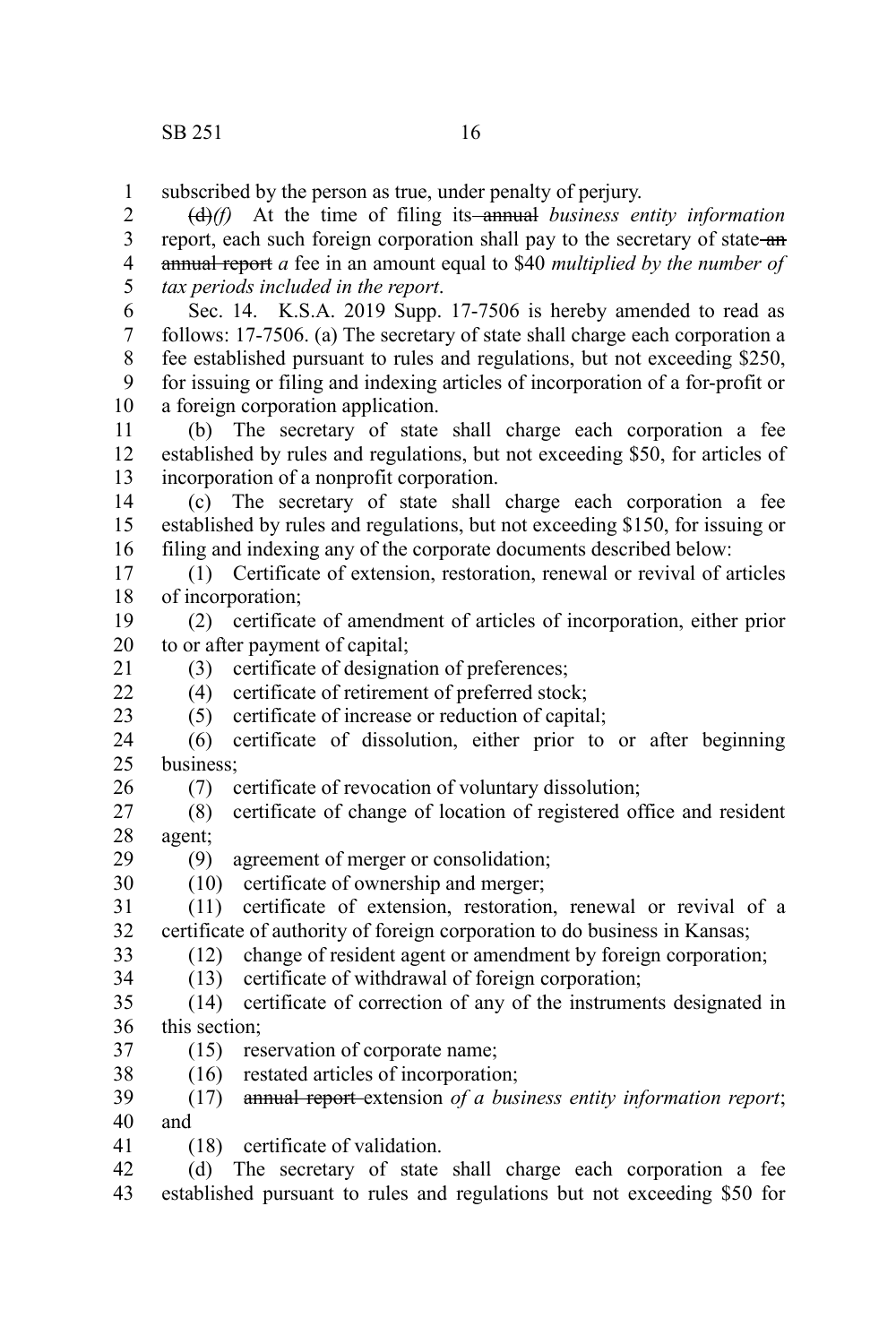issuing certified copies, photocopies, certificates of good standing and certificates of fact; and any other certificate or filing for which a filing or indexing fee is not prescribed by law. 1 2 3

(e) The secretary of state shall not charge fees for providing the following information: Name of the corporation; address of its registered office and the name of its resident agent; the amount of its authorized capital stock; the state of its incorporation; date of filing of articles of incorporation, foreign corporation application or annual *business entity information* report; and date of expiration. 4 5 6 7 8 9

(f) The secretary of state shall prescribe by rules and regulations any fees required by this act. 10 11

Sec. 15. K.S.A. 17-7507 is hereby amended to read as follows: 17- 7507. No corporation shall be required to file its first annual *business entity information* report under this act, or pay any-annual report fee required to accompany such report, unless such corporation has filed its articles of incorporation or foreign corporation application at least six months prior to the last day of its tax period. 12 13 14 15 16 17

Sec. 16. K.S.A. 17-7509 is hereby amended to read as follows: 17- 7509. (a) In case any corporation organized for profit which *that* is required to file an annual *a business entity information* report and pay the annual report *required* fee prescribed by this act shall fail or neglect to make such report at the time prescribed, such corporation shall be subject to a penalty of \$75. Such penalty and the annual fee or fees required to be paid by this act may be recovered by an action in the name of the state, and all moneys recovered shall be remitted to the state treasurer in accordance with the provisions of K.S.A. 75-4215, and amendments thereto. Upon receipt of each such remittance, the state treasurer shall deposit the entire amount in the state treasury to the credit of the state general fund. 18 19 20 21 22 23 24 25 26 27 28

(b) The penalties provided for in subsection (a) also may be assessed against any corporation for the reason that such corporation has been canceled or its existence forfeited pursuant to the Kansas general corporation code. No penalty shall be charged pursuant to this subsection, if a corporation is assessed penalties pursuant to grounds specified in subsection (a). 29 30 31 32 33 34

Sec. 17. K.S.A. 2019 Supp. 17-7510 is hereby amended to read as follows: 17-7510. (a) In addition to any other penalties, the failure of any domestic corporation to file the annual *business entity information* report in accordance with the provisions of this act or to pay the annual report fee provided for within 90 days of the time for filing and paying the same or, in the case of an annual *a* report filing and fee received by mail, postmarked within 90 days of the time for filing and paying the same, shall work the forfeiture of the articles of incorporation of such domestic corporation. Within 60 days after the date such annual *business entity* 35 36 37 38 39 40 41 42 43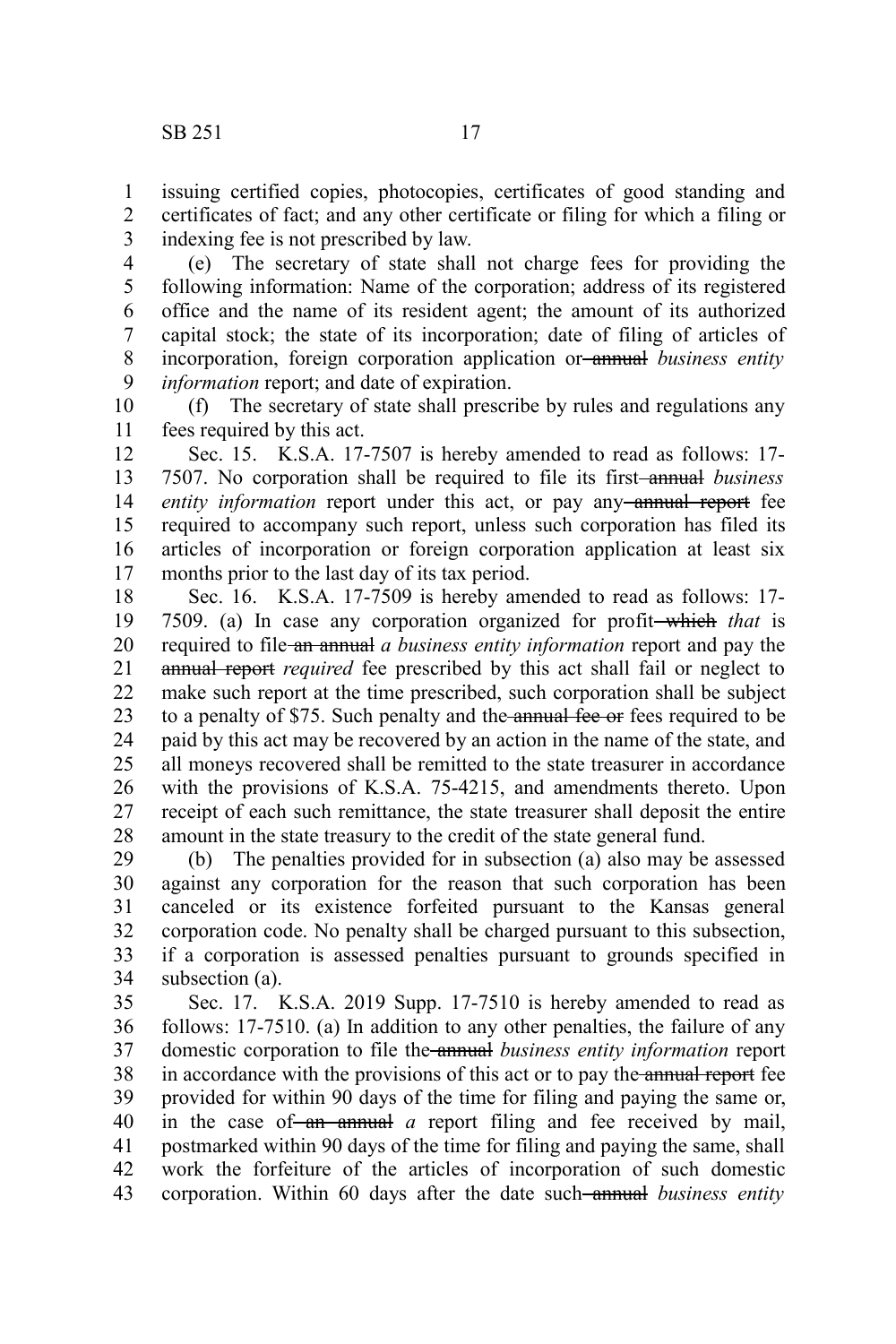*information* report and fee are due, the secretary of state, by mail, shall notify any corporation that has failed to submit such report and fee when due that its articles of incorporation shall be forfeited unless the annual*business entity information* report is filed and the fee is paid within 90 days from the date such report and fee were due. Any corporation that fails to submit such report and fee within such time shall forfeit its articles of incorporation, and the secretary of state shall notify the attorney general that the articles of incorporation of such corporation have been forfeited. 1 2 3 4 5 6 7 8

(b) In addition to any other penalties, the failure of any foreign corporation to file the annual *business entity information* report or pay the annual report fee prescribed by this act within 90 days from the time provided for filing and paying the same or, in the case of an annual *a* report filing and fee received by mail, postmarked within 90 days of the time for filing and paying the same, shall work a forfeiture of its right or authority to do business in this state. Within 60 days after the date such annual *business entity information* report and fee are due, the secretary of state, by mail, shall notify any corporation that has failed to submit such report and fee when due that its authority to do business in this state shall be forfeited unless the annual *business entity information* report and fee is paid within 90 days from the date such report and fee were due. Any corporation that fails to submit such report and fees within such time shall forfeit its authority to do business in this state, and the secretary of state shall publish a notice of such forfeiture in the Kansas register. 9 10 11 12 13 14 15 16 17 18 19 20 21 22 23

(c) This section shall not be construed to restrict the state from invoking any other remedies provided by law. 24 25

(d) The secretary of state shall not issue certificates of good standing for any corporation that has failed to file its<del> annual</del> business entity *information* report or pay-its annual report *the required* fee. 26 27 28

Sec. 18. K.S.A. 17-7511 is hereby amended to read as follows: 17- 7511. Pursuant to the authority granted by subsection (c) of K.S.A. 79- 3234*(c)*, the secretary of state, as a legal representative of the state, may inspect the annual Kansas income tax return *returns* of any corporation for the purpose of verifying any information contained in the annual *business entity information* report filed by such corporation with the secretary of state pursuant to this act. The secretary of state shall not disclose any information obtained from any such-return returns, except as may be necessary to commence an appropriate administrative or judicial proceeding against the corporation filing the same, and shall disclose to the secretary of revenue any information and allow the secretary to inspect as necessary the annual *business entity information* report for purposes of verifying any information contained on the franchise tax return *returns* as provided in K.S.A. 79-5401, and amendments thereto. 29 30 31 32 33 34 35 36 37 38 39 40 41 42

Sec. 19. K.S.A. 2019 Supp. 17-7512 is hereby amended to read as 43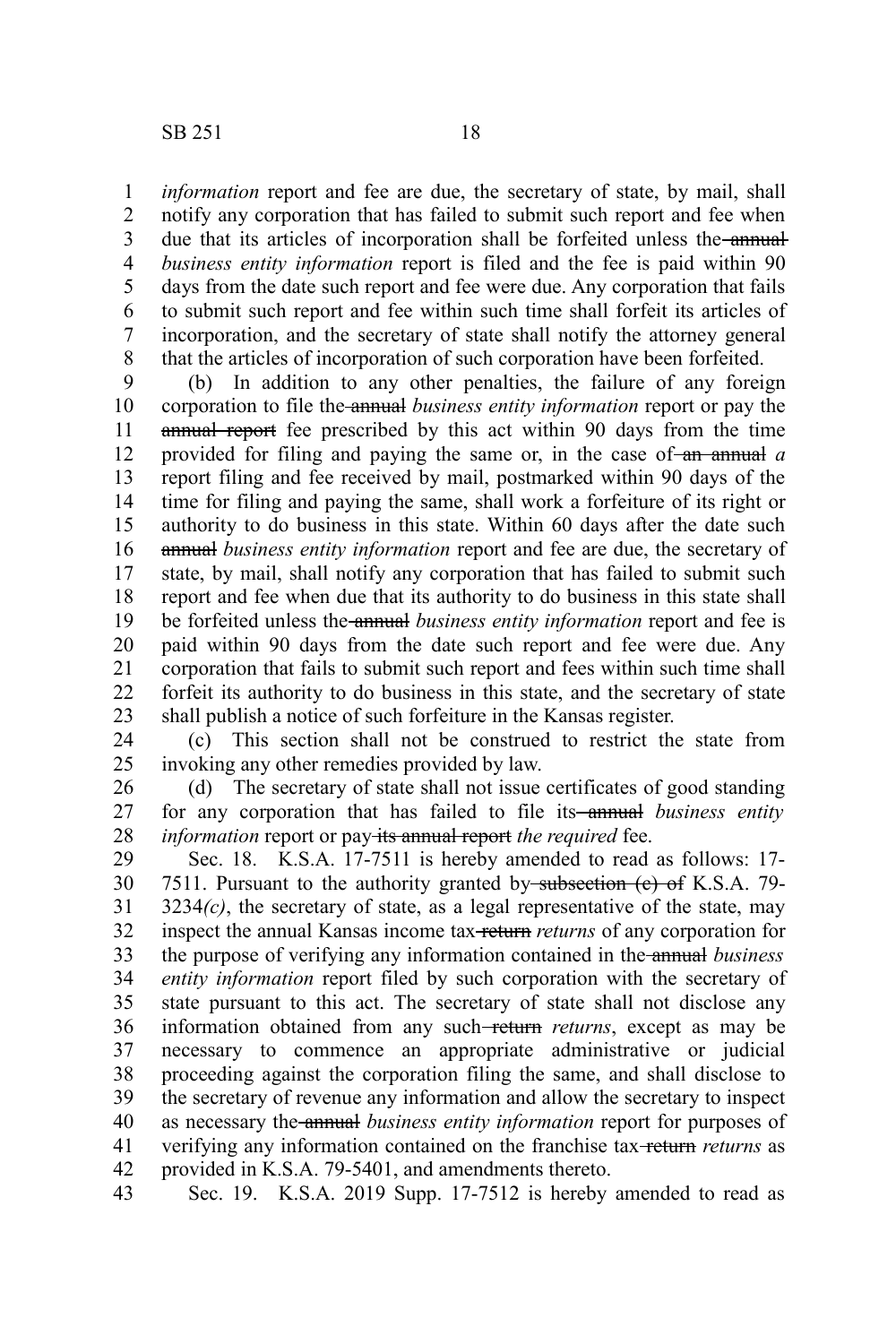follows: 17-7512. The provisions of this act relating to the filing of annual 1

*business entity information* reports and the payment of annual report fees shall not apply to banking, insurance or savings and loan corporations, credit unions, any firemen's relief association under the jurisdiction and supervision of the insurance commissioner or to Kansas venture capital, inc. or venture capital companies certified by the secretary of commerce pursuant to article 83 of chapter 74 of the Kansas Statutes Annotated, and amendments thereto. 2 3 4 5 6 7 8

Sec. 20. K.S.A. 2019 Supp. 17-76,136 is hereby amended to read as follows: 17-76,136. (a) The secretary of state shall charge each domestic and foreign limited liability company the following fees: 9 10 11

(1) A fee of \$20 for issuing or filing and indexing any of the following documents: 12 13

(A) A certificate of amendment of articles of organization;

(B) restated articles of organization; 15

(C) a certificate of cancellation; 16

(D) a certificate of change of location of registered office or resident agent; 17 18

(E) a certificate of merger or consolidation; 19

14

20

(F) a certificate of division; and

(G) any certificate, affidavit, agreement or any other paper provided for in the Kansas revised limited liability company act, for which no different fee is specifically prescribed; 21 22 23

(2) a fee of \$7.50 for each certified copy plus a fee per page, if the secretary of state supplies the copies, in an amount fixed by the secretary of state and approved by the director of accounts and reports for copies of corporate documents under K.S.A. 45-204, and amendments thereto; 24 25 26 27

(3) a fee of \$7.50 for each certificate of good standing and certificate of fact issued by the secretary of state; 28 29

(4) a fee of \$5 for a report of record search, but furnishing the following information shall not be considered a record search and no charge shall be made therefor: Name of the limited liability company and the address of its registered office; name and address of the resident agent; the state of the limited liability company's formation; the date of filing of its articles of organization or annual *business entity information* report; and date of expiration; and 30 31 32 33 34 35 36

(5) for photocopies of instruments on file or prepared by the secretary of state's office and which are not certified, a fee per page in an amount fixed by the secretary of state and approved by the director of accounts and reports for copies of corporate documents under K.S.A. 45-204, and amendments thereto. 37 38 39 40 41

(b) Every limited liability company hereafter formed in this state shall pay to the secretary of state, at the time of filing its articles of organization, 42 43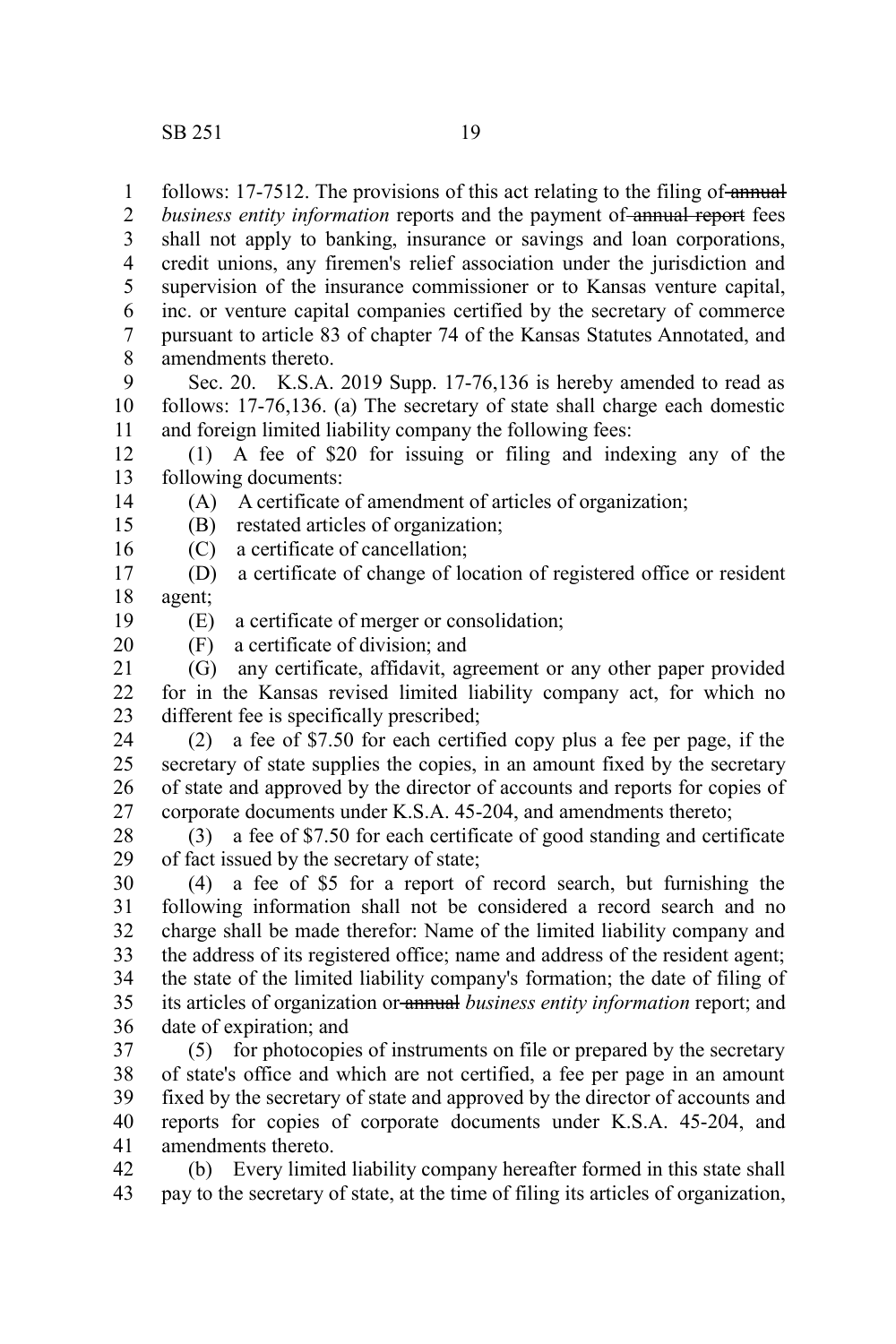an application and recording fee of \$150. 1

(c) At the time of filing its application to do business, every foreign limited liability company shall pay to the secretary of state an application and recording fee of \$150. 2 3 4

(d) The fee for filing a certificate of reinstatement shall be the same as that prescribed by K.S.A. 17-7506, and amendments thereto, for filing a certificate of reinstatement of a corporation's articles of incorporation. 5 6 7

Sec. 21. K.S.A. 2019 Supp. 17-76,139 is hereby amended to read as follows: 17-76,139. (a) Every limited liability company organized under the laws of this state shall make<del> an annual</del> a written business entity *information* report<del> in writing</del> to the secretary of state, stating the prescribed information concerning the limited liability company at the close of business on the last day of its tax period next preceding the date of filing. If the limited liability company's tax period is other than the calendar year, it shall give notice of its different tax period in writing to the secretary of state prior to December 31 of the year it commences the different tax period. 8 9 10 11 12 13 14 15 16 17

*(b)* The annual report shall be filed *annually* at the time prescribed by law for filing the limited liability company's annual Kansas income tax return*, unless the limited liability company has provided notice to the secretary of state that such limited liability company intends to file business entity information reports biennially or triennially, in which case, such reports shall be filed on the same date prescribed by law for filing the limited liability company's annual Kansas income tax return in the year the report is due according to the notice. A change in the time for filing reports under this section shall become effective on the first day of the tax period immediately following receipt of the notice of such change by the secretary of state*. 18 19 20 21 22 23 24 25 26 27 28

*(c)* The annual report shall be made on a form prescribed by the secretary of state. The report *and* shall contain the following information: 29 30

31

(1) The name of the limited liability company; and

(2) a list of the members owning at least 5% of the capital of the limited liability company, with the post office address of each. 32 33

 $(\theta)$ *(d) (1)* Every foreign limited liability company shall make—anannual *a written business entity information* report-in writing to the secretary of state, stating the prescribed information concerning the limited liability company at the close of business on the last day of its tax period next preceding the date of filing. If the limited liability company's tax period is other than the calendar year, it shall give notice in writing of its different tax period to the secretary of state prior to December 31 of the year it commences the different tax period. 34 35 36 37 38 39 40 41

*(2)* The annual report shall be filed *annually* at the time prescribed by law for filing the limited liability company's annual Kansas income tax 42 43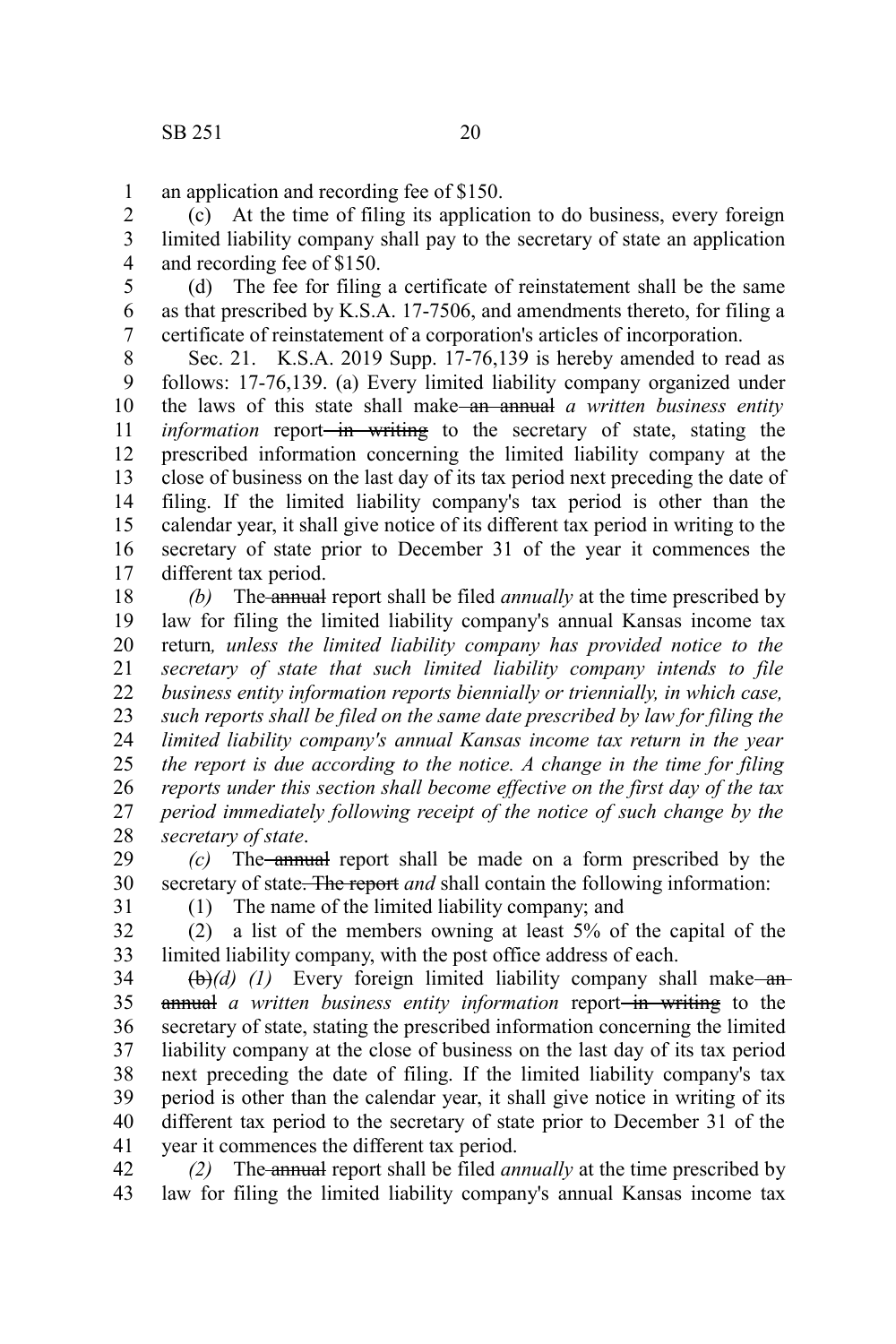return*, unless the limited liability company has provided notice to the secretary of state that such limited liability company intends to file business entity information reports biennially or triennially, in which case, such reports shall be filed on the same date prescribed by law for filing the limited liability company's annual Kansas income tax return in the year the report is due according to the notice. A change in the time for filing reports under this section shall become effective on the first day of the tax period immediately following receipt of the notice of such change by the secretary of state*. 1 2 3 4 5 6 7 8 9

*(3)* The annual report shall be made on a form prescribed by the secretary of state. The report *and* shall contain the name of the limited liability company. 10 11 12

(c)*(e)* The annual *business entity information* report required by this section shall be executed by one or more authorized persons, and filed with the secretary of state. The execution of such annual report by a person who is authorized by this act to execute such annual report, upon filing such-annual report with the secretary of state, constitutes an oath or affirmation, under penalties of perjury that, to the best of such person's knowledge and belief, the facts stated therein are true. 13 14 15 16 17 18 19

*(f)* At the time of filing-the *its business entity information* report, the limited liability company shall pay to the secretary of state an annualreport *a* fee in an amount equal to \$40 *multiplied by the number of tax periods included in the report*. 20 21 22 23

 $\left(\frac{d}{dx}\right)(g)$  The provisions of K.S.A. 17-7509, and amendments thereto, relating to penalties for failure of a corporation to file an annual *a business entity information* report or pay the required annual report fee, and the provisions of K.S.A. 17-7510(a), and amendments thereto, relating to penalties for failure of a corporation to file an annual *a business entity information* report or pay the required—annual report fee, shall be applicable to the articles of organization of any domestic limited liability company or to the authority of any foreign limited liability company which *that* fails to file its annual *business entity information* report or pay the annual report *required* fee within 90 days of the time prescribed in this section for filing and paying the same or, in the case of an annual *a* report filing and fee received by mail, postmarked within 90 days of the time for filing and paying the same. Whenever the articles of organization of a domestic limited liability company or the authority of any foreign limited liability company are forfeited for failure to file an annual *a business* entity information report or to pay the required-annual report fee, the domestic limited liability company or the authority of a foreign limited liability company may be reinstated by filing a certificate of reinstatement, pursuant to K.S.A. 2019 Supp. 17-76,146, and amendments thereto, and paying to the secretary of state all fees, including any penalties thereon, 24 25 26 27 28 29 30 31 32 33 34 35 36 37 38 39 40 41 42 43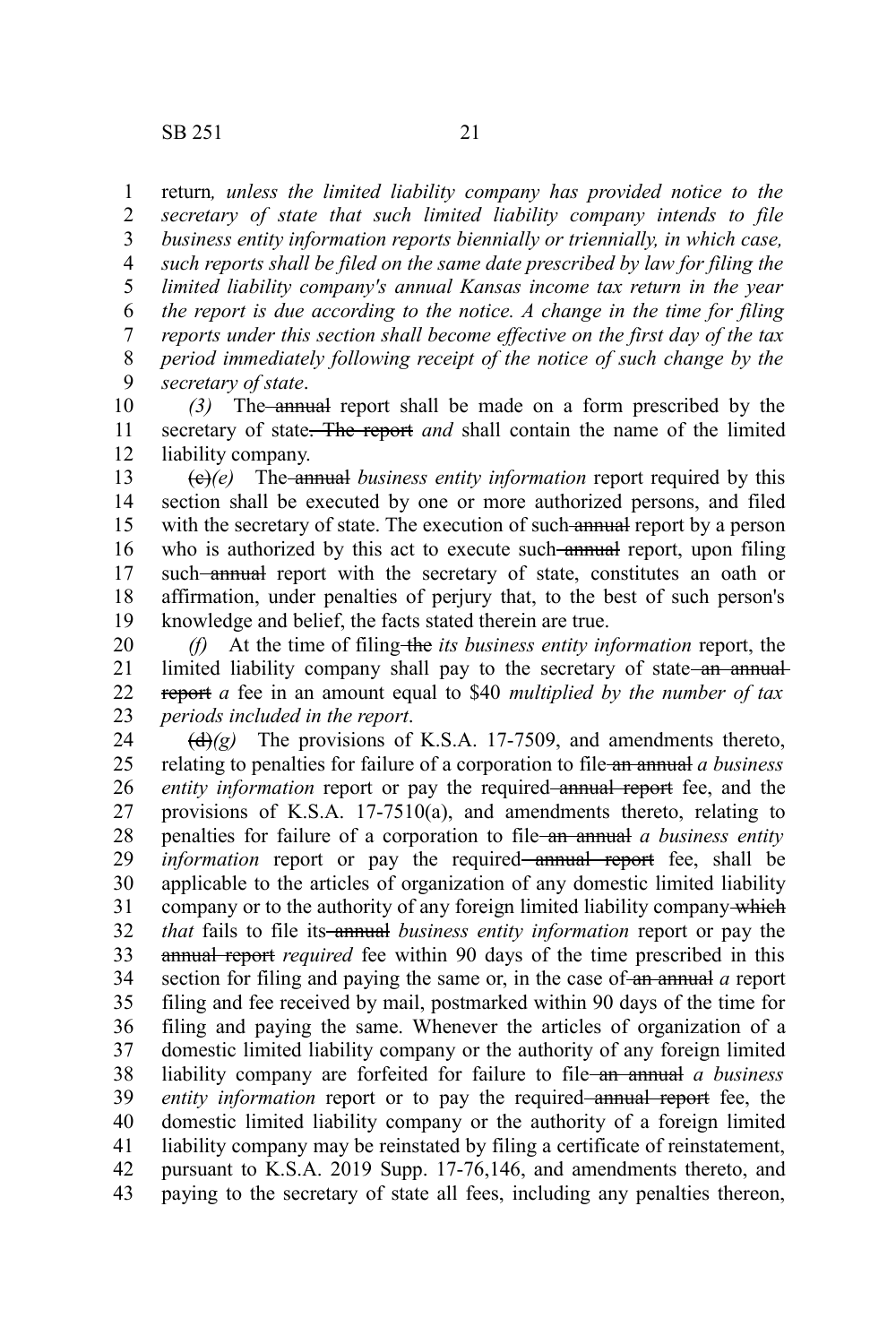due to the state. 1

 $\left(\frac{e}{e}\right)$  No limited liability company shall be required to file its first annual *business entity information* report under this act, or pay any annual report fee required to accompany such report, unless such limited liability company has filed its articles of organization or application for authority at least six months prior to the last day of its tax period. 2 3 4 5 6

 $(f(x))$  All copies of applications for extension of the time for filing income tax returns submitted to the secretary of state pursuant to law shall be maintained by the secretary of state in a confidential file and shall not be disclosed to any person except as authorized pursuant to the provisions of K.S.A. 79-3234, and amendments thereto, a proper judicial order, or subsection  $(g)(j)$ . All copies of such applications shall be preserved for one year and thereafter until the secretary of state orders that they be destroyed. 7 8 9 10 11 12 13 14

 $\left(\frac{g}{g}\right)(i)$  A copy of such application shall be open to inspection by or disclosure to any person who was a member of such limited liability company during any part of the period covered by the extension. 15 16 17

Sec. 22. K.S.A. 2019 Supp. 17-76,146 is hereby amended to read as follows: 17-76,146. (a) A domestic limited liability company whose articles of organization or a foreign limited liability company whose authority to do business has been canceled or forfeited pursuant to K.S.A. 2019 Supp. 17-7926(b), 17-7929(b) or 17-7934(f), and amendments thereto, or whose articles of organization or authority to do business has been forfeited pursuant to K.S.A. 17-76,139(d)*(g)*, and amendments thereto, may be reinstated by filing with the secretary of state a certificate of reinstatement accompanied by the payment of the fee required by K.S.A. 17-76,136(d), and amendments thereto, and payment of the annual report fees due under K.S.A. 17-76,139(e)*(f)*, and amendments thereto, and all penalties and interest thereon due at the time of the cancellation or forfeiture of its articles of organization or authority to do business. The certificate of reinstatement shall set forth: 18 19 20 21 22 23 24 25 26 27 28 29 30 31

(1) The name of the limited liability company at the time its articles of organization or authority to do business was canceled or forfeited and, if such name is not available at the time of reinstatement, the name under which the limited liability company is to be reinstated; 32 33 34 35

(2) the address of the limited liability company's registered office in the state of Kansas and the name and address of the limited liability company's resident agent in the state of Kansas; 36 37 38

(3) a statement that the certificate of reinstatement is filed by one or more persons authorized to execute and file the certificate of reinstatement to reinstate the limited liability company; and 39 40 41

(4) any other matters the persons executing the certificate of reinstatement determine to include therein. 42 43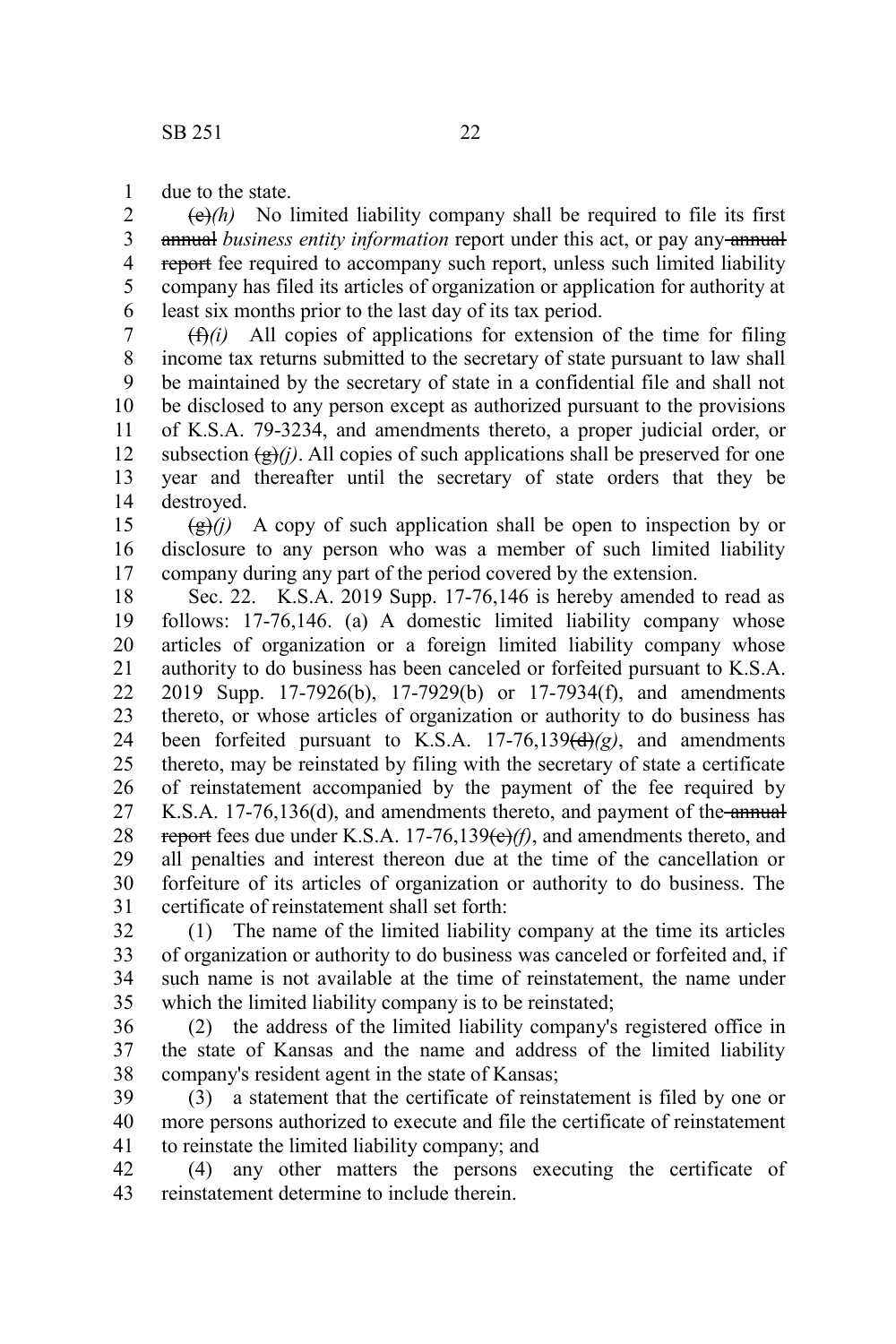(b) The certificate of reinstatement shall be deemed to be an amendment to the articles of organization or application for registration of the limited liability company, and the limited liability company shall not be required to take any further action to amend its articles of organization or application for registration under K.S.A. 17-7674 or K.S.A. 2019 Supp. 17-7935, and amendments thereto, with respect to the matters set forth in the certificate of reinstatement. 1 2 3 4 5 6 7

(c) Upon the filing of a certificate of reinstatement, a limited liability company shall be reinstated with the same force and effect as if its articles of organization or authority to do business had not been canceled or forfeited pursuant to K.S.A. 17-76,139(d)*(g)* or K.S.A. 2019 Supp. 17- 7926(b), 17-7929(b) or 17-7934(f), and amendments thereto. Such reinstatement shall validate all contracts, acts, matters and things made, done and performed by the limited liability company, its members, managers, employees and agents during the time when its articles of organization or authority to do business was canceled or forfeited pursuant to K.S.A. 17-76,139(d)*(g)* or K.S.A. 2019 Supp. 17-7926(b), 17-7929(b) or 17-7934(f), and amendments thereto, with the same force and effect and to all intents and purposes as if the articles of organization or authority to do business had remained in full force and effect. All real and personal property, and all rights and interests, which *that* belonged to the limited liability company at the time its articles of organization or authority to do business was canceled or forfeited pursuant to K.S.A. 17-76,139(d)*(g)* or K.S.A. 2019 Supp. 17-7926(b), 17-7929(b) or 17-7934(f), and amendments thereto, or which *that* were acquired by the limited liability company following the cancellation or forfeiture of its articles of organization or authority to do business pursuant to K.S.A.  $17-76,139\text{(d)}$ *(g)* or K.S.A. 2019 Supp. 17-7926(b), 17-7929(b) or 17-7934(f), and amendments thereto, and which *that* were not disposed of prior to the time of its reinstatement, shall be vested in the limited liability company after its reinstatement as fully as they were held by the limited liability company at, and after, as the case may be, the time its articles of organization or authority to do business was canceled or forfeited pursuant to K.S.A 17-76,139(d)*(g)* or K.S.A. 2019 Supp. 17-7926(b), 17-7929(b) or 17-7934(f), and amendments thereto. After its reinstatement, the limited liability company shall be as exclusively liable for all contracts, acts, matters and things made, done or performed in its name and on its behalf by its members, managers, employees and agents prior to its reinstatement as if its articles of organization or authority to do business had at all times remained in full force and effect. 8 9 10 11 12 13 14 15 16 17 18 19 20 21 22 23 24 25 26 27 28 29 30 31 32 33 34 35 36 37 38 39 40

Sec. 23. K.S.A. 2019 Supp. 17-76,147 is hereby amended to read as follows: 17-76,147. (a) A series whose certificate of designation has been canceled pursuant to K.S.A. 17-76,139, and amendments thereto, may be 41 42 43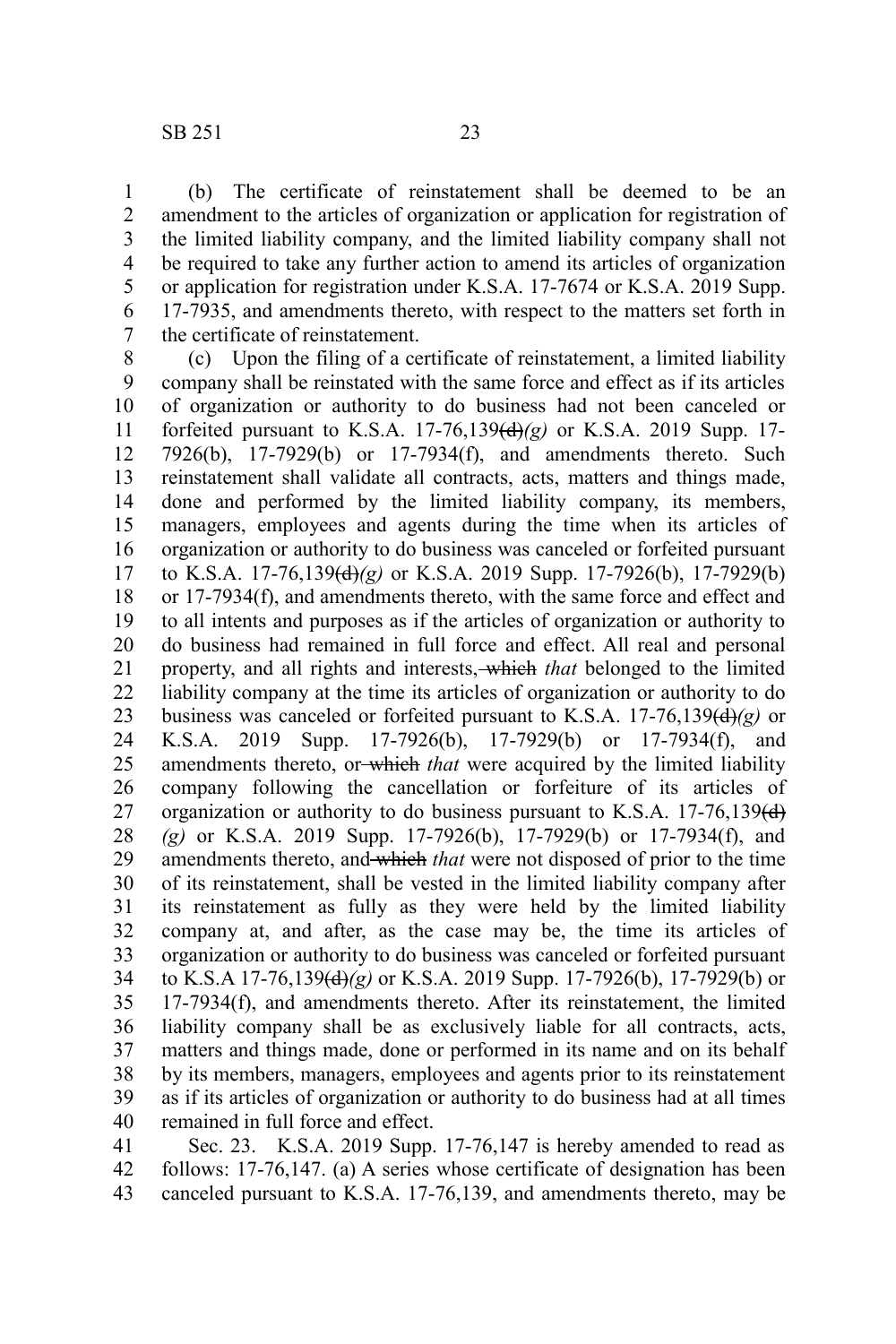reinstated by filing in the office of the secretary of state a certificate of reinstatement accompanied by the payment of the fee required by K.S.A. 17-76,136(d), and amendments thereto, and payment of the annual report fee due under K.S.A.  $17-76,139(e)/f$ , and amendments thereto, and all penalties and interest thereon due at the time of the cancellation of its certificate of designation. The certificate of reinstatement shall set forth: 1 2 3 4 5 6

(1) The name of the limited liability company at the time the certificate of designation was canceled and, if such name has changed, the name of the limited liability company at the time of reinstatement of the series; 7 8 9 10

(2) the name of the series at the time the certificate of designation was canceled and, if such name is not available at the time of reinstatement, the name under which the series is to be reinstated; 11 12 13

(3) a statement that the certificate of reinstatement is filed by one or more persons authorized to execute and file the certificate of reinstatement to reinstate the series; and 14 15 16

(4) any other matters the persons executing the certificate of reinstatement determine to include therein. 17 18

(b) The certificate of reinstatement shall be deemed to be an amendment to the certificate of designation, and no further actions shall be required to amend its certificate of designation under K.S.A. 2019 Supp.  $17-76,143(d)(3)$ , and amendments thereto, with respect to the matters set forth in the certificate of reinstatement. 19 20 21 22 23

(c) Upon the filing of a certificate of reinstatement, a series shall be reinstated with the same force and effect as if its certificate of designation had not been canceled pursuant to K.S.A. 17-76,139, and amendments thereto. Such reinstatement shall validate all contracts, acts, matters and things made, done and performed by the series, its members, managers, employees and agents during the time when its certificate of designation was canceled pursuant to K.S.A. 17-76,139, and amendments thereto, with the same force and effect and to all intents and purposes as if the certificate of designation had remained in full force and effect. All real and personal property, and all rights and interests, that belonged to the series at the time its certificate of designation was canceled pursuant to K.S.A. 17-76,139, and amendments thereto, or were acquired by the series following the cancellation of its certificate of designation pursuant to K.S.A. 17-76,139, and amendments thereto, and were not disposed of prior to the time of its reinstatement, shall be vested in the series after its reinstatement as fully as they were held by the series at, and after, as the case may be, the time its certificate of designation was canceled pursuant to K.S.A. 17-76,139, and amendments thereto. After its reinstatement, the series shall be as exclusively liable for all contracts, acts, matters and things made, done or performed in its name and on its behalf by its members, managers, 24 25 26 27 28 29 30 31 32 33 34 35 36 37 38 39 40 41 42 43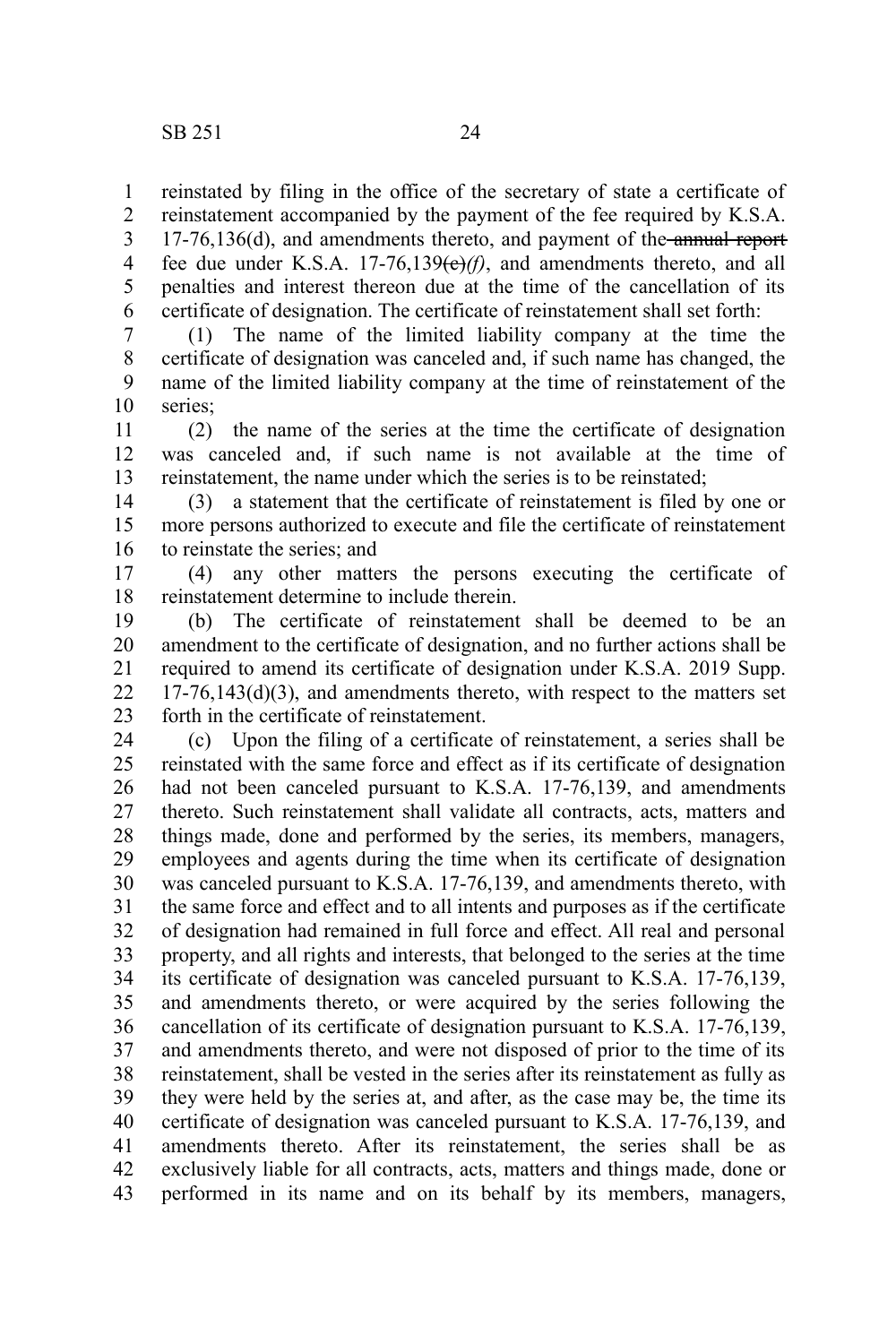employees and agents prior to its reinstatement as if its certificate of designation had at all times remained in full force and effect. (d) This section shall take effect on and after July 1, 2020. Sec. 24. K.S.A. 2019 Supp. 17-7903 is hereby amended to read as follows: 17-7903. The following documents related to corporations shall be filed with the secretary of state: (a) For-profit filings: (1) For-profit articles of incorporation as set forth in K.S.A. 17-6002, and amendments thereto; (2) professional association articles of incorporation as set forth in K.S.A. 17-2709, 17-2711 and 17-6002, and amendments thereto; (3) close corporation articles of incorporation as set forth in K.S.A. 17-6426, 17-7201, 17-7202 and 17-7203, and amendments thereto; (4) public benefit corporation articles of incorporation as set forth in K.S.A. 2019 Supp. 17-72a02, and amendments thereto; (5) certificate of validation as set forth in K.S.A. 2019 Supp. 17- 6428, and amendments thereto; (6) foreign for-profit application for authority as set forth in K.S.A. 2019 Supp. 17-7931—and K.S.A. 17-7307 through 17-7510, and amendments thereto; (7) for-profit annual *business entity information* report as set forth in K.S.A. 17-7503 and 17-7505, and amendments thereto; (8) professional association annual *business entity information* report as set forth in K.S.A. 17-2718, and amendments thereto; (9) for-profit certificate of amendment as set forth in K.S.A. 17-6003, 17-6401, 17-6601, 17-6602 and 17-6603, and amendments thereto; (10) amendment to professional associations as set forth in K.S.A. 17-2709, and amendments thereto; (11) foreign for-profit corporation certificate of amendment as set forth in K.S.A. 17-7302, and amendments thereto; (12) restated articles of incorporation as set forth in K.S.A. 17-6605, and amendments thereto; (13) change of registered office or resident agent as set forth in K.S.A. 2019 Supp. 17-7926, 17-7927, 17-7928 and 17-7929, and amendments thereto; (14) for-profit certificate of correction as set forth in K.S.A. 2019 Supp. 17-7912, and amendments thereto; (15) mergers as set forth in K.S.A. 17-6701 through 17-6708, and amendments thereto; (16) foreign mergers as set forth in K.S.A. 17-7302, and amendments thereto; (17) certificate of amendment or termination of merger as set forth in K.S.A. 17-6701, and amendments thereto; 1 2 3 4 5 6 7 8 9 10 11 12 13 14 15 16 17 18 19 20 21 22 23 24 25 26 27 28 29 30 31 32 33 34 35 36 37 38 39 40 41 42 43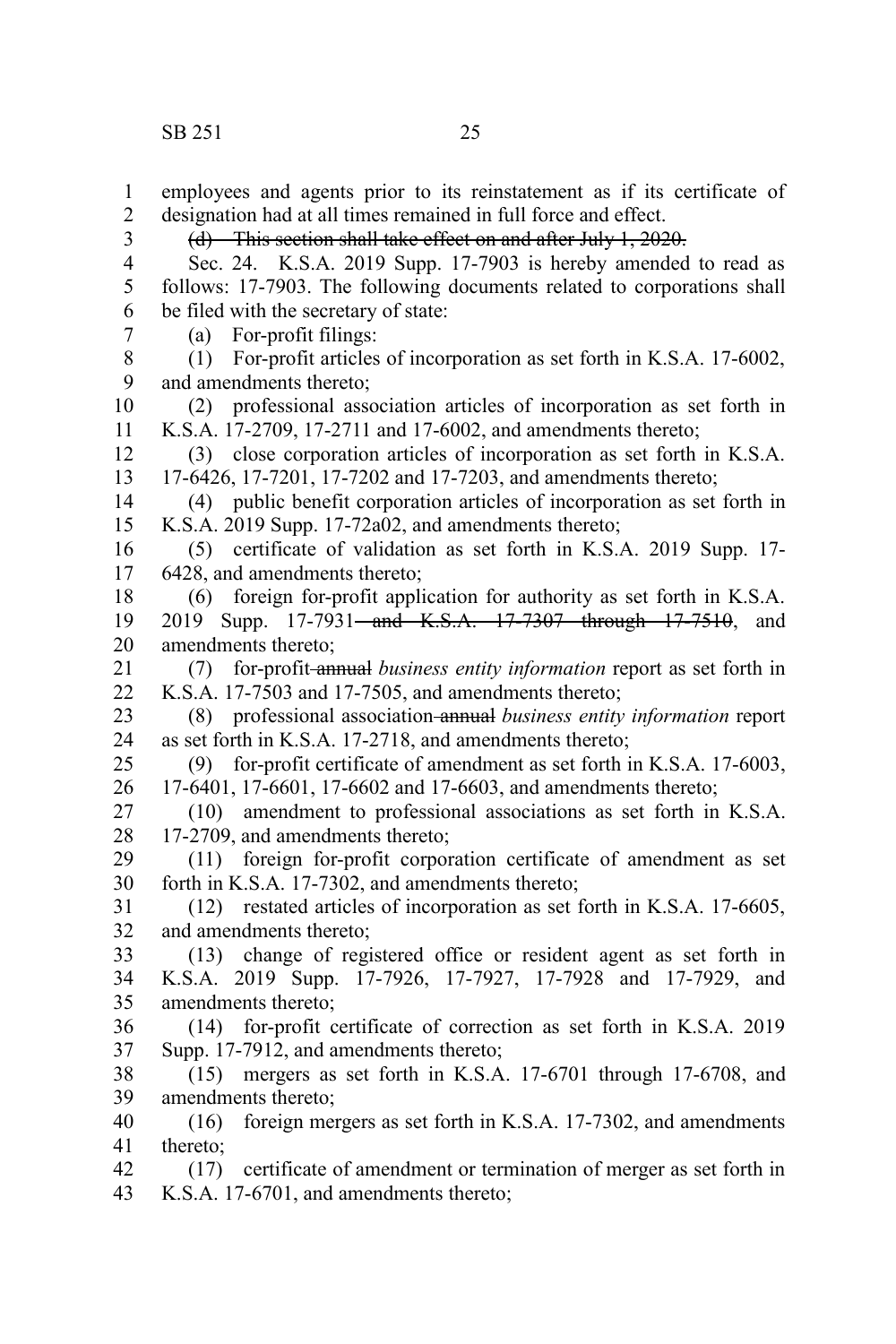### SB 251 26

(18) foreign corporation merger as set forth in K.S.A. 17-7302, and amendments thereto; (19) certificate of reinstatement as set forth in K.S.A. 17-7002, and amendments thereto; (20) certificate of dissolution prior to commencing business as set forth in K.S.A. 17-6803, and amendments thereto; (21) certificate of dissolution by stockholder's meeting as set forth in K.S.A. 17-6804, and amendments thereto; (22) certificate of dissolution by written consent as set forth in K.S.A. 17-6804, and amendments thereto; (23) foreign certificate of cancellation as set forth in K.S.A. 2019 Supp. 17-7936, and amendments thereto; and (24) certificate of revocation of dissolution as set forth in K.S.A. 17- 7001, and amendments thereto. (b) Not-for-profit filings: (1) Not-for-profit articles of incorporation as set forth in K.S.A. 17- 6002, and amendments thereto; (2) foreign not-for-profit application for authority as set forth in K.S.A. 2019 Supp. 17-7931, and amendments thereto; (3) not-for-profit annual *business entity information* report as set forth in K.S.A. 17-7504, and amendments thereto; (4) not-for-profit certificate of amendment as set forth in K.S.A. 17- 6602, and amendments thereto; (5) not-for-profit certificate of correction as set forth in K.S.A. 2019 Supp. 17-7912, and amendments thereto; (6) not-for-profit change of registered office or resident agent as set forth in K.S.A. 2019 Supp. 17-7926, 17-7927, 17-7928 and 17-7929, and amendments thereto; (7) not-for-profit certificate of reinstatement as set forth in K.S.A. 17- 7002, and amendments thereto; and (8) certificate of dissolution as set forth in K.S.A. 17-6803, 17-6804 and 17-6805, and amendments thereto. Sec. 25. K.S.A. 2019 Supp. 17-7904 is hereby amended to read as follows: 17-7904. The following documents related to limited liability companies shall be filed with the secretary of state: (a) Articles of organization as set forth in K.S.A. 17-7673 and K.S.A. 2019 Supp. 17-7673a, and amendments thereto; (b) professional articles of organization as set forth in K.S.A. 17-7673 and K.S.A. 2019 Supp. 17-7673a, and amendments thereto; (c) series limited liability company articles of organization as set forth in K.S.A. 2019 Supp. 17-76,143, and amendments thereto; (d) foreign limited liability company application for authority as set forth in K.S.A. 2019 Supp. 17-7931, and amendments thereto; 1 2 3 4 5 6 7 8 9 10 11 12 13 14 15 16 17 18 19 20 21 22 23 24 25 26 27 28 29 30 31 32 33 34 35 36 37 38 39 40 41 42 43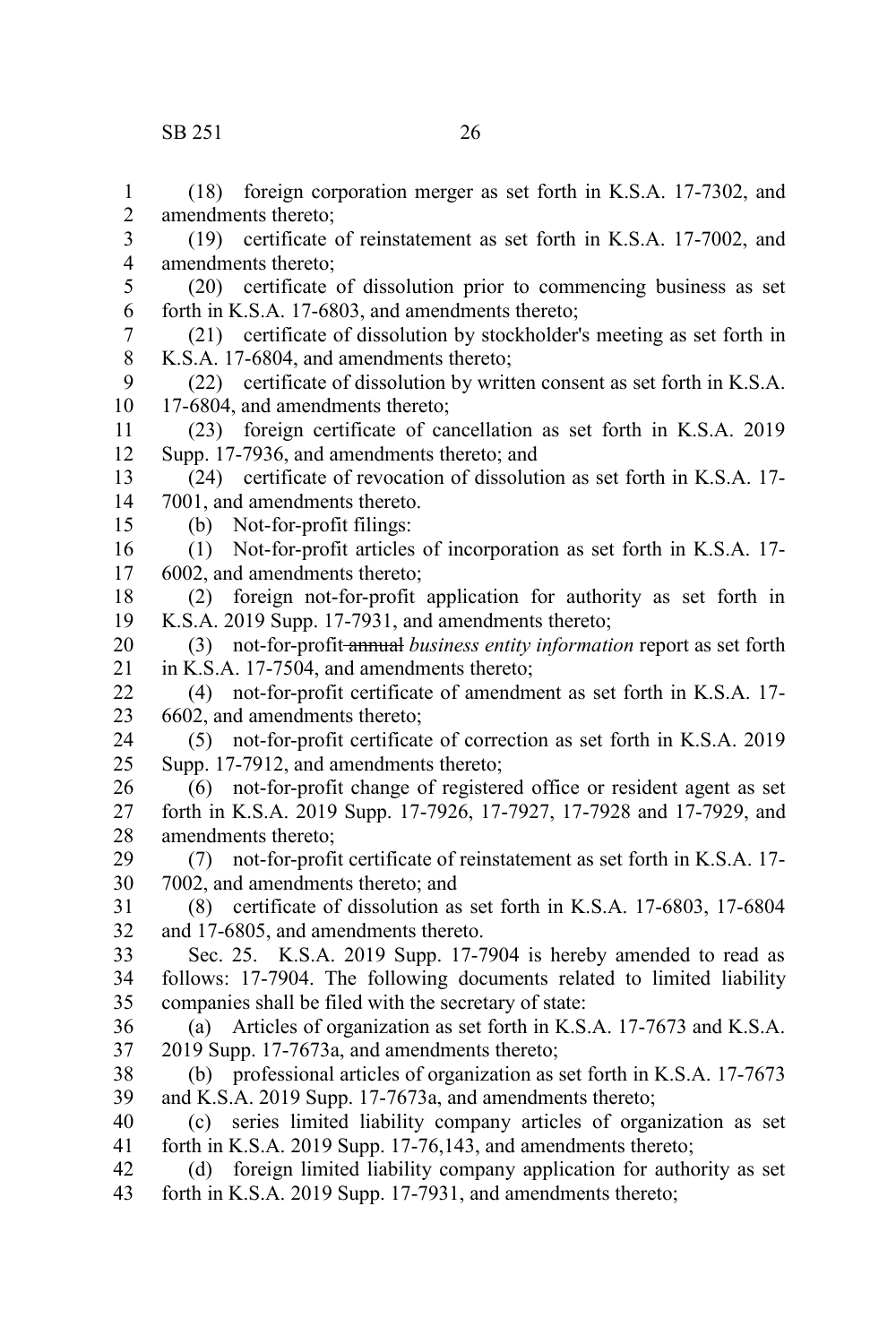### SB 251 27

(e) foreign series limited liability company application for admission to transact business as set forth in K.S.A. 2019 Supp. 17-7931 and K.S.A. 2019 Supp. 17-76,143, and amendments thereto;

5 6

(f) annual *business entity information* report as set forth in K.S.A. 17- 76,139, and amendments thereto;

(g) certificate of amendment as set forth in K.S.A. 17-7674 and K.S.A. 2019 Supp. 17-7674a, and amendments thereto; 7

(h) restated articles of organization as set forth in K.S.A. 17-7680, and amendments thereto; 8 9

(i) series certificate of designation as set forth in K.S.A. 2019 Supp. 17-76,143, and amendments thereto; 10 11

(j) certificate of amendment or termination to certificate of merger or consolidation as set forth in K.S.A. 17-7681, and amendments thereto; 12 13

(k) certificate of correction as set forth in K.S.A. 2019 Supp. 17- 7912, and amendments thereto; 14 15

(l) foreign certificate of correction as set forth in K.S.A. 2019 Supp. 17-7912, and amendments thereto; 16 17

(m) change of registered office or resident agent as set forth in K.S.A. 2019 Supp. 17-7926, 17-7927, 17-7928 and 17-7929, and amendments thereto; 18 19 20

(n) mergers as set forth in K.S.A. 17-7681, and amendments thereto; 21

(o) reinstatement as set forth in K.S.A. 17-76,139, and amendments thereto; 22 23

(p) certificate of cancellation as set forth in K.S.A. 17-7675, and amendments thereto; 24 25

(q) foreign cancellation of registration as set forth in K.S.A. 2019 Supp. 17-7936, and amendments thereto; and 26 27

(r) certificate of division as set forth in K.S.A. 2019 Supp.17-7685a, and amendments thereto. 28 29

Sec. 26. K.S.A. 2019 Supp. 17-7905 is hereby amended to read as follows:  $17-7905$ .  $\leftrightarrow$  The following documents related to limited partnerships shall be filed with the secretary of state: 30 31 32

(1)*(a)* Certificate of limited partnership as set forth in K.S.A. 56- 1a151, and amendments thereto; 33 34

(2)*(b)* foreign application for registration as set forth in K.S.A. 2019 Supp. 17-7931, and amendments thereto; 35 36

(3)*(c)* annual *business entity information* report as set forth in K.S.A. 56-1a606 and 56-1a607, and amendments thereto; 37 38

(4)*(d)* amendment to certificate as set forth in K.S.A. 56-1a152, and amendments thereto; 39 40

(5)*(e)* restated certificate as set forth in K.S.A. 56-1a160, and amendments thereto; 41 42

(6)*(f)* change of registered office or resident agent as set forth in 43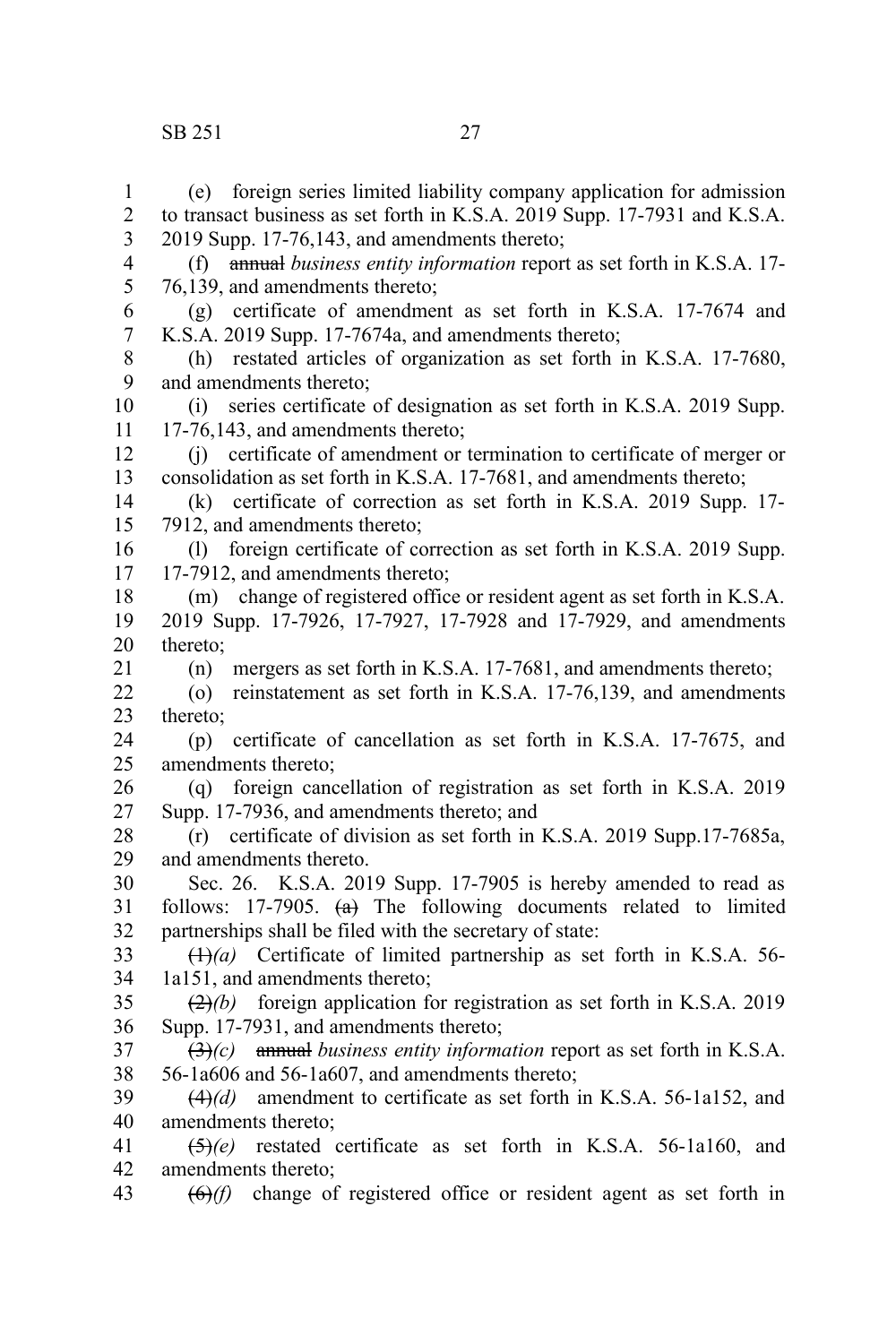K.S.A. 2019 Supp. 17-7926, 17-7927, 17-7928 and 17-7929, and amendments thereto;  $(7)$ (g) foreign certificate of amendment or correction as set forth in K.S.A. 2019 Supp. 17-7912, and amendments thereto; (8)*(h)* mergers as set forth in K.S.A. 2019 Supp. 17-78,201 through 17-78,206, and amendments thereto;  $(9)$ (i) reinstatement as set forth in K.S.A. 56-1a606 and 56-1a607, and amendments thereto;  $(10)(i)$  cancellation as set forth in K.S.A. 56-1a153, and amendments thereto; and  $(11)$ *(k)* foreign cancellation of registration as set forth in K.S.A. 2019 Supp. 17-7936, and amendments thereto. (b) This section shall take effect on and after January 1, 2015. Sec. 27. K.S.A. 2019 Supp. 17-7906 is hereby amended to read as follows: 17-7906.  $(a)$  The following documents related to limited liability partnerships shall be filed with the secretary of state: (1)*(a)* Statement of qualification as set forth in K.S.A. 56a-1001, and amendments thereto; (2)*(b)* foreign statement of qualification as set forth in K.S.A. 2019 Supp. 17-7931, and amendments thereto; (3)*(c)* annual *business entity information* report as set forth in K.S.A. 56a-1201 and 56a-1202, and amendments thereto; (4)*(d)* amendment to statement of qualification as set forth in K.S.A. 56a-105, and amendments thereto; (5)*(e)* change of registered office or resident agent as set forth in K.S.A. 2019 Supp. 17-7926, 17-7927, 17-7928 and 17-7929, and amendments thereto; (6)*(f)* reinstatement as set forth in K.S.A. 56a-1201, and amendments thereto;  $(\frac{7}{2})$  cancellation of statement as set forth in K.S.A. 56a-105, and amendments thereto; (8)*(h)* statement of denial as set forth in K.S.A. 56a-304, and amendments thereto; (9)*(i)* statement of dissociation as set forth in K.S.A. 56a-704, and amendments thereto;  $(10)(i)$  statement of dissolution as set forth in K.S.A. 56a-105 and 56a-805, and amendments thereto; and  $(11)$ /k) statement of merger as set forth in K.S.A. 56a-907, and amendments thereto. (b) This section shall take effect on and after January 1, 2015. Sec. 28. K.S.A. 2019 Supp. 17-7910 is hereby amended to read as follows: 17-7910. When any document is required by this act to be filed with the secretary of state, such requirement means that: 1 2 3 4 5 6 7 8 9 10 11 12 13 14 15 16 17 18 19 20 21 22 23 24 25 26 27 28 29 30 31 32 33 34 35 36 37 38 39 40 41 42 43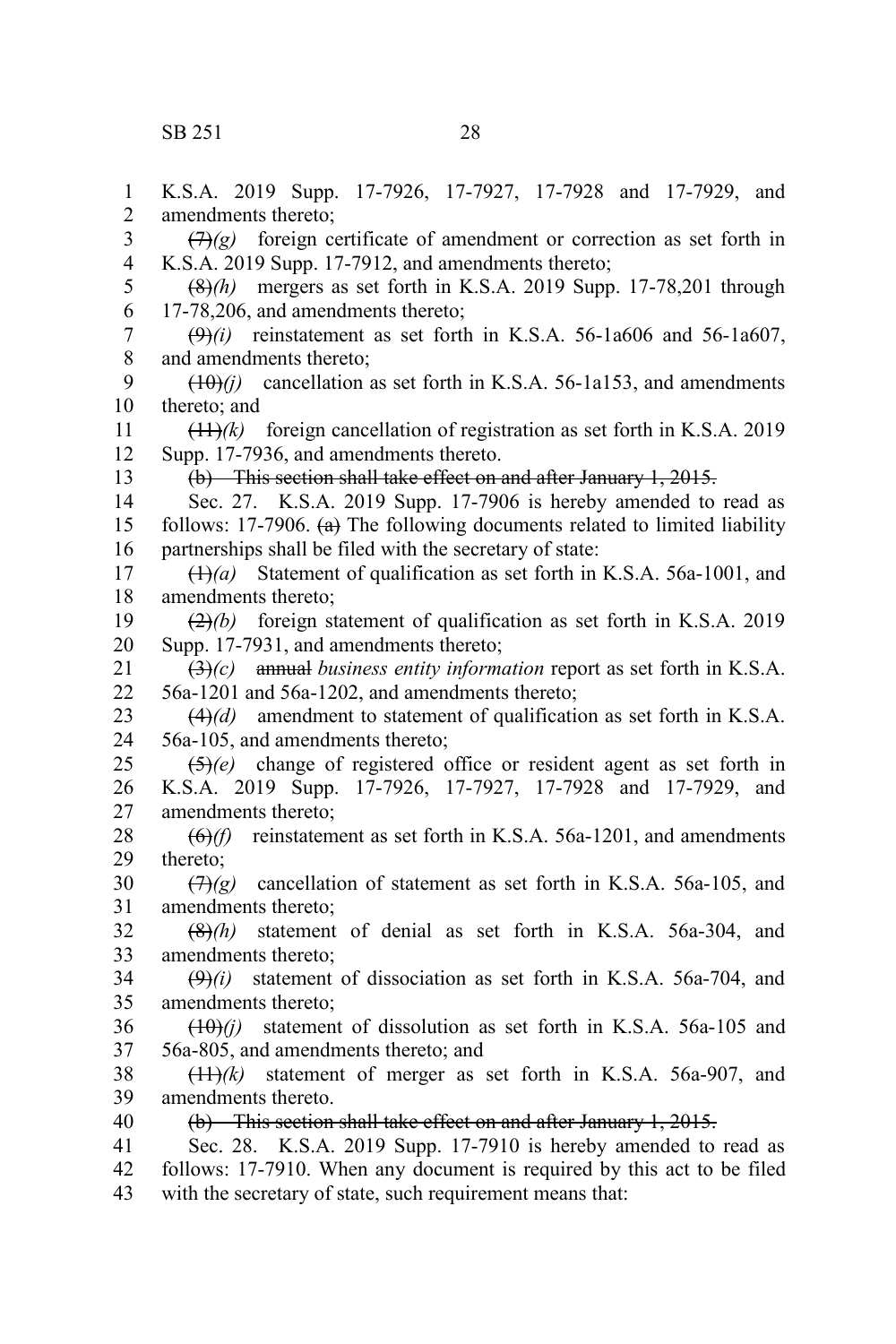1

5

(a) The original signed document shall be delivered to the office of the secretary of state, where the document shall be recorded in an electronic medium. Any signature on documents authorized to be filed with the secretary of state under the provisions of this act may be a facsimile, a conformed signature or an electronically transmitted signature; 2 3 4

(b) all taxes and fees authorized by law to be collected by the secretary of state in connection with the filing of the document shall be tendered to the secretary of state; 6 7 8

(c) upon delivery of the document, and upon tender of the required taxes and fees, the secretary of state shall, if the secretary of state finds that the document conforms to law, certify that the document has been filed in the office of the secretary of state by endorsing upon the electronically-recorded document the word "Filed" and the date and hour of its filing. This endorsement is the "filing date" of the document and is conclusive of the date and time of its filing in the absence of actual fraud. The secretary of state shall thereupon record the endorsed document in an electronic medium and that electronic document shall become the original document; and 9 10 11 12 13 14 15 16 17 18

(d) the secretary of state shall return a certified copy of the recorded document to the person who filed the document or that person's representative, except this provision shall not apply to-annual *business entity information* reports. 19 20 21 22

(e) A person who executes any document required by this act to be filed with the secretary of state, including a person who executes such document as an agent or fiduciary, shall not be required to exhibit evidence of the person's authority as a prerequisite to filing such documents with the secretary of state. 23 24 25 26 27

Sec. 29. K.S.A. 2019 Supp. 17-7936 is hereby amended to read as follows: 17-7936. (a) A foreign covered entity may cancel its registration by filing with the secretary of state a certificate of cancellation executed by an authorized person, together with a fee if authorized by law, as provided by K.S.A. 2019 Supp. 17-7910, and amendments thereto, and the annual *business entity information* report and annual report *required* fee for any tax period which has ended. The certificate of cancellation shall state that the foreign covered entity surrenders its authority to transact business in the state of Kansas and withdraws therefrom. The certificate of cancellation shall provide the address to which the secretary of state may mail any process against the foreign covered entity that may be served upon the secretary of state. A cancellation does not terminate the authority of the secretary of state to accept service of process on the foreign covered entity with respect to causes of action arising out of the doing of business in the state of Kansas. 28 29 30 31 32 33 34 35 36 37 38 39 40 41 42

(b) The filing of a certificate of dissolution or certificate of 43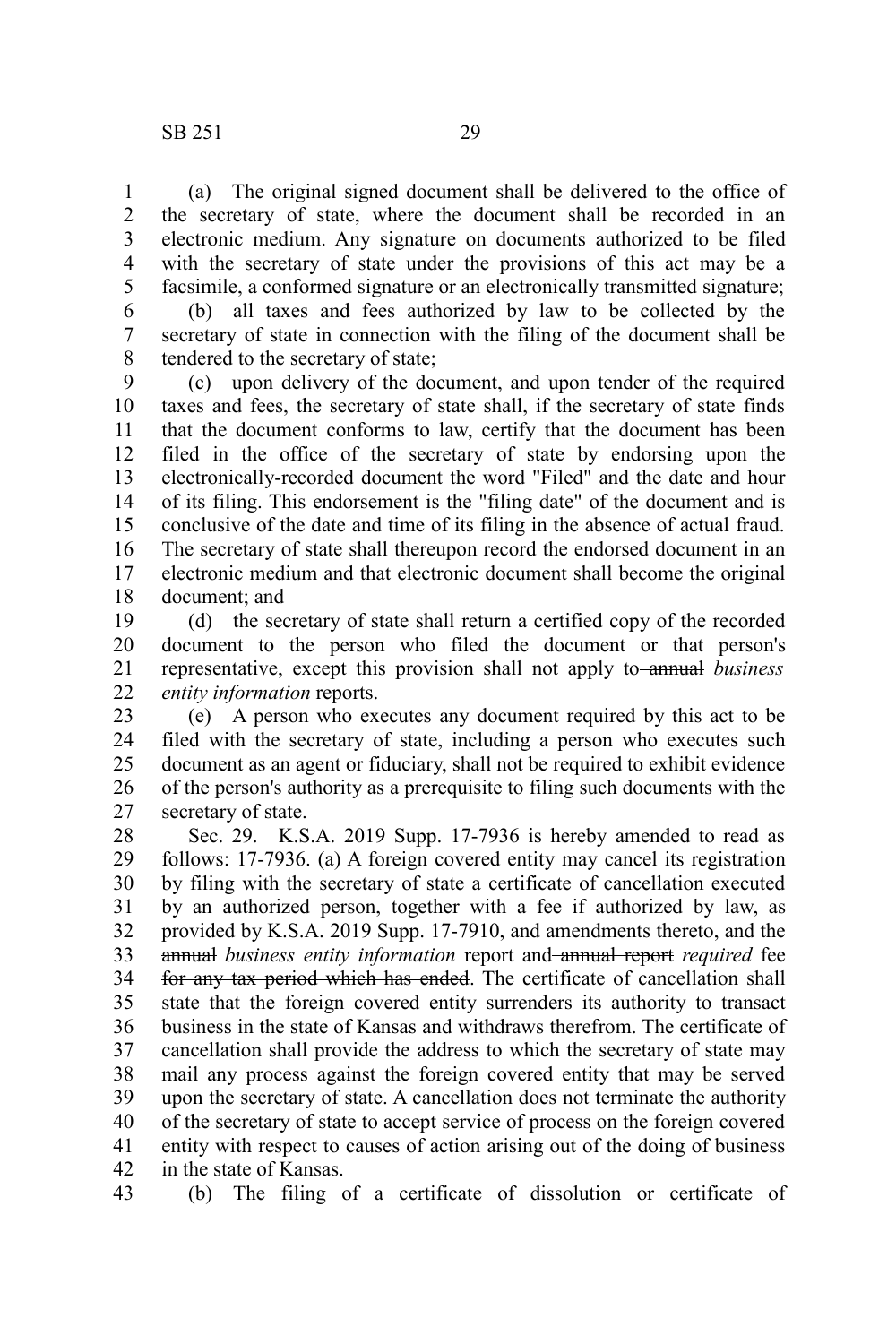cancellation issued by the proper official of the state or other jurisdiction 1

in which a foreign covered entity is organized shall have the same effect as the filing of a certificate of cancellation as provided for in subsection (a) above. 2 3 4

5

(c) This section shall take effect on and after January 1, 2015.

Sec. 30. K.S.A. 53-601 is hereby amended to read as follows: 53-601. (a) Except as provided by subsection (b), whenever a law of this state or any rules and regulations, order or requirement adopted or issued thereunder requires or permits a matter to be supported, evidenced, established or proved by the sworn written declaration, verification, certificate, statement, oath or affidavit of a person, such matter may be supported, evidenced, established or proved with the same force and effect by the unsworn written declaration, verification, certificate or statement dated and subscribed by the person as true, under penalty of perjury, in substantially the following form: 6 7 8 9 10 11 12 13 14 15

(1) If executed outside this state: "I declare (or verify, certify or state) under penalty of perjury under the laws of the state of Kansas that the foregoing is true and correct. Executed on (date). 16 17 18

19

\_\_\_\_\_\_\_\_\_\_\_\_\_\_\_\_\_\_\_\_\_\_\_\_\_\_\_(Signature)"

(2) If executed in this state: "I declare (or verify, certify or state) under penalty of perjury that the foregoing is true and correct. Executed on (date). \_\_\_\_\_\_\_\_\_\_\_\_\_\_\_\_\_\_\_\_\_\_\_\_\_\_\_ (Signature)" 20 21 22 23

(b) The provisions of subsection (a) do not apply to the following oaths: 24 25

(1) An oath of office. 26

(2) An oath required to be taken before a specified official other than a notary public. 27 28

(3) An oath of a testator or witnesses as required for wills, codicils, revocations of wills and codicils and republications of wills and codicils. 29 30

(c) A notarial act performed prior to the effective date of this act is not affected by this act. Nothing in this act diminishes or invalidates the recognition accorded to notarial acts by other laws of this state or rules and regulations adopted thereunder. 31 32 33 34

(d) On or after July 1, 1989, whenever an officer or partner listed in subsection (b) of K.S.A. 17-2718*(d)*, subsection (c) of K.S.A. 17-7503*(e)*, subsection (c) of K.S.A. 17-7504*(e)*, subsection (c) of K.S.A. 17-7505*(e)*, subsection (d) of K.S.A. 56-1a606 or subsection (d) of*(e) or* K.S.A. 56- 1a607*(e),* and amendments thereto*,* is required to execute a report before a notary or swear an oath before an officer authorized to administer oaths, in lieu thereof, such person may execute an unsworn declaration if such declaration is in substantial conformity with subsections (a), (b) and (c) of this section. 35 36 37 38 39 40 41 42 43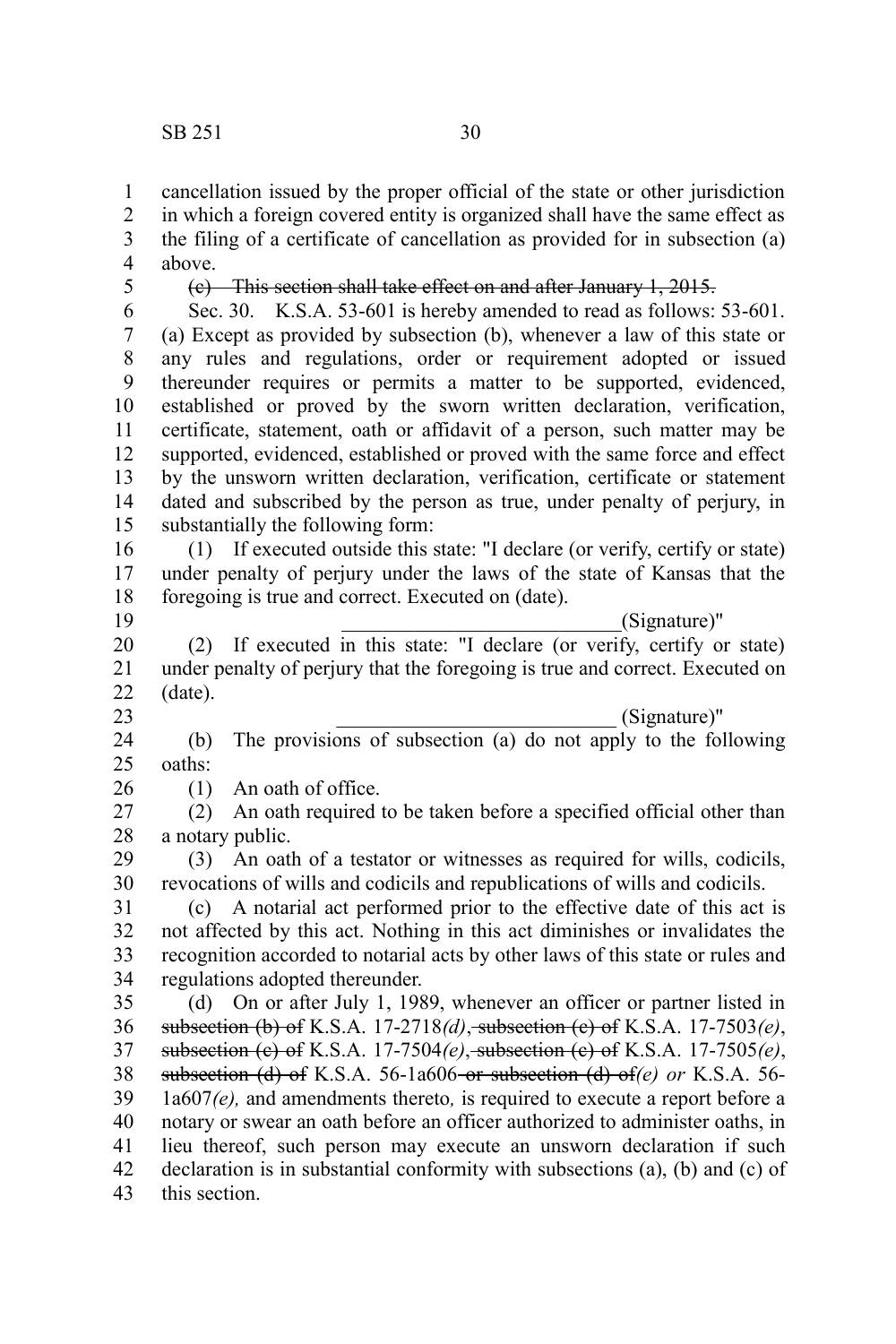## $SB$  251 31

(e) On or after July 1, 1990, subsections (a), (b) and (c) of this section shall have general application. 1 2

Sec. 31. K.S.A. 56-1a605 is hereby amended to read as follows: 56- 1a605. (a) The secretary of state shall charge each domestic and foreign limited partnership the following fees: 3 4 5

(1) For issuing or filing and indexing any of the documents described below, a fee of \$20: (A) A certificate of amendment of limited partnership; 6 7

8

9 10 (B) a restated certificate of limited partnership;

(C) a certificate of cancellation of limited partnership;

(D) a certificate of change of location of registered office or registered agent; and 11 12

(E) any certificate, affidavit, agreement or any other paper provided for in this act, for which no different fee is specifically prescribed; 13 14

(2) for certified copies, a fee of \$7.50 for each copy certified plus a fee per page, if the secretary of state supplies the copies, in an amount fixed by the secretary of state and approved by the director of accounts and reports for copies of corporate documents under K.S.A. 45-204 and amendments thereto; 15 16 17 18 19

(3) for each certificate of good standing and certificate of fact issued by the secretary of state, a fee of \$7.50; 20 21

(4) for a report of record search, a fee of \$5, but furnishing the following information shall not be considered a record search and no charge shall be made therefor: name of the limited partnership and the address of its registered office; name and address of the resident agent; the state of the limited partnership's formation; the date of filing of its certificate of limited partnership or annual *business entity information* report; and date of expiration; and 22 23 24 25 26 27 28

(5) for photocopies of instruments on file or prepared by the secretary of state's office and which are not certified, a fee per page in an amount fixed by the secretary of state and approved by the director of accounts and reports for copies of corporate documents under K.S.A. 45-204 and amendments thereto. 29 30 31 32 33

(b) Every limited partnership hereafter formed in this state shall pay to the secretary of state at the time of filing its certificate of limited partnership, an application and recording fee of \$150. 34 35 36

(c) At the time of filing its application to do business, every foreign limited partnership shall pay to the secretary of state an application and recording fee of \$150. 37 38 39

(d) The secretary of state shall not charge any fees for the documents or services described in this section upon an official request by any agency of this state or of the United States, or by any officer or employee thereof. 40 41 42

Sec. 32. K.S.A. 2019 Supp. 56-1a606 is hereby amended to read as 43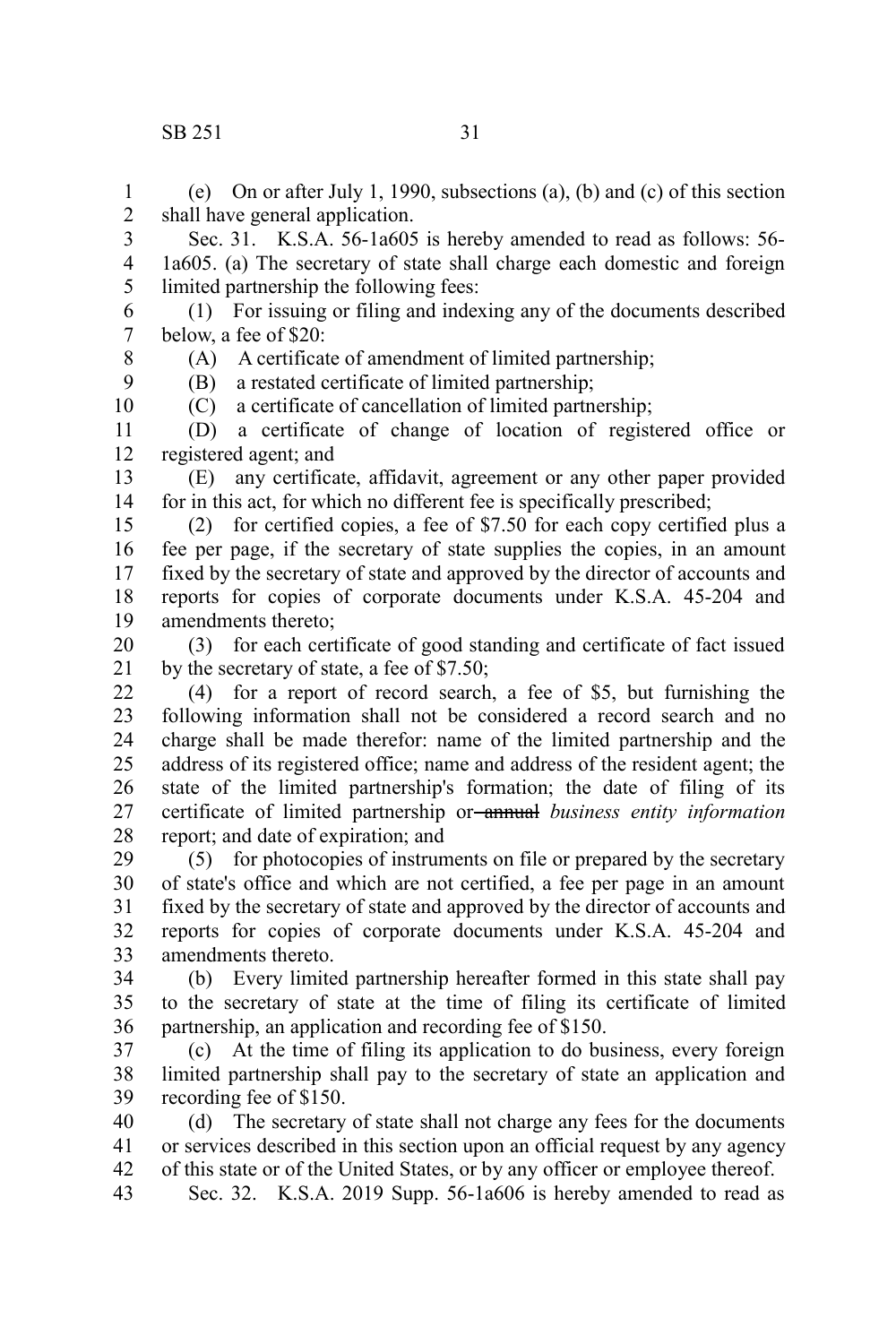follows: 56-1a606. (a) Every limited partnership organized under the laws of this state shall make an annual *a written business entity information* report<del> in writing</del> to the secretary of state, stating the prescribed information concerning the limited partnership at the close of business on the last day of its tax period next preceding the date of filing. If the limited partnership's tax period is other than the calendar year, it shall give notice of its different tax period to the secretary of state prior to December 31 of the year it commences the different tax period. 1 2 3 4 5 6 7 8

*(b)* The annual report shall be filed *annually* at the time prescribed by law for filing the limited partnership's annual Kansas income tax return*, unless the limited partnership has provided notice to the secretary of state that such limited partnership intends to file business entity information reports biennially or triennially, in which case, such reports shall be filed on the same date prescribed by law for filing the limited partnership's annual Kansas income tax return in the year the report is due according to the notice. A change in the time for filing reports under this section shall become effective on the first day of the tax period immediately following receipt of the notice of such change by the secretary of state*. 9 10 11 12 13 14 15 16 17 18

 $(\theta)$ *(c)* The annual report shall be made on a form prescribed by the secretary of state. The report *and* shall contain the following information: 19 20

21

(1) The name of the limited partnership; and

(2) a list of the partners owning at least 5% of the capital of the partnership, with the address of each. 22 23

 $\left(\frac{e}{e}\right)$  Every limited partnership subject to the provisions of this section–which *that* is a limited agricultural partnership, as defined in K.S.A. 17-5903, and amendments thereto, and which *that* holds agricultural land, as defined in K.S.A. 17-5903, and amendments thereto, within this state shall show the following additional information on the report: 24 25 26 27 28 29

(1) The number of acres and location, listed by section, range, township and county of each lot, tract or parcel of agricultural land in this state owned or leased by the limited partnership; and 30 31 32

(2) whether any of the agricultural land held and reported under subsection (e)(1) *paragraph (1)* was acquired after July 1, 1981. 33 34

 $(d)$ (e) The annual report shall be signed by the general partner or partners of the limited partnership under penalty of perjury and forwarded to the secretary of state. 35 36 37

*(f)* At the time of filing-the *its business entity information* report, the limited partnership shall pay to the secretary of state an annual report *a* fee in an amount equal to \$40 *multiplied by the number of tax periods included in the report*. 38 39 40 41

 $(e)(g)$  The provisions of K.S.A. 17-7509, and amendments thereto, relating to penalties for failure of a corporation to file an annual *a business* 42 43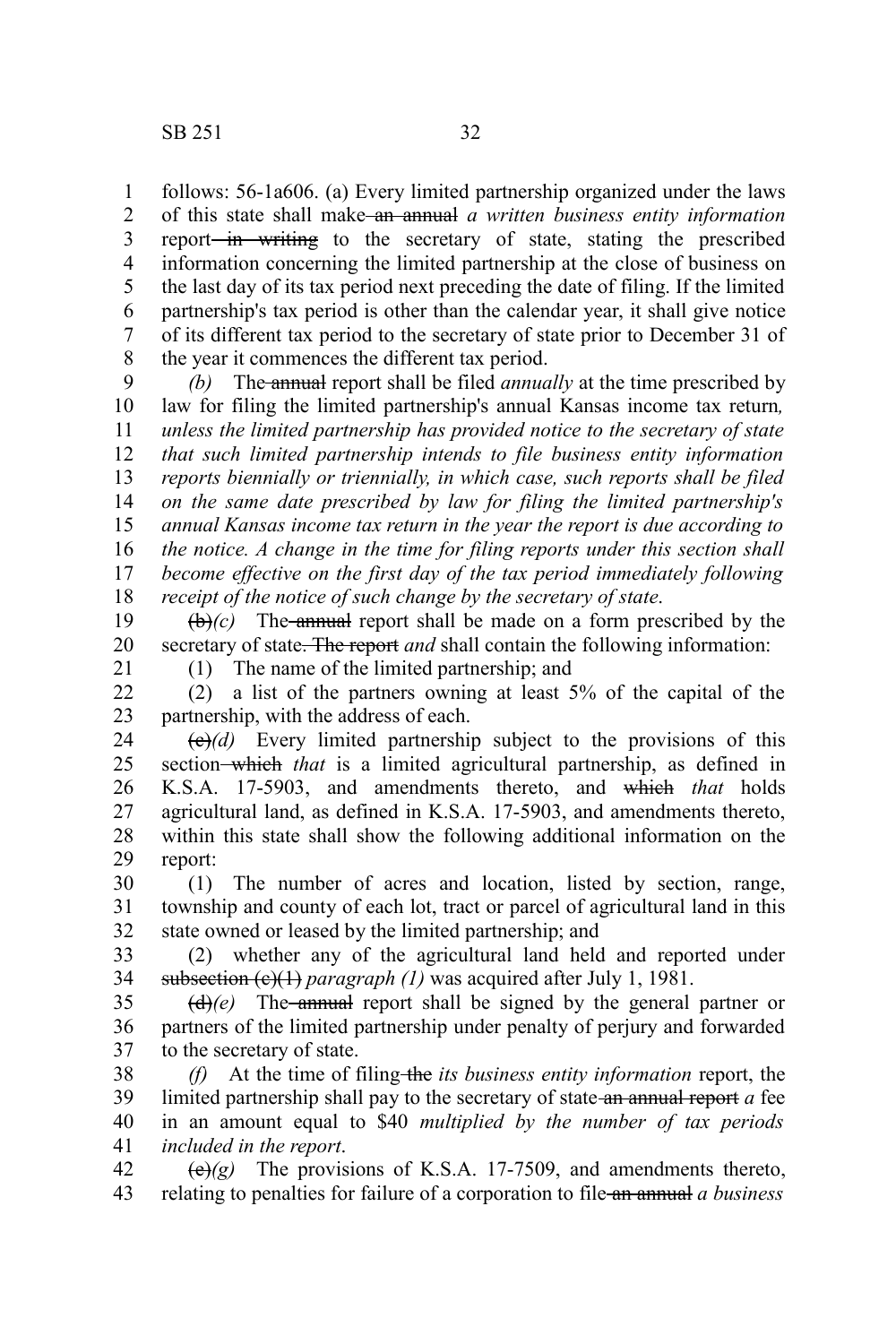*entity information* report or pay the required annual report fee, and the provisions of K.S.A. 17-7510(a), and amendments thereto, relating to forfeiture of a domestic corporation's articles of incorporation for failure to file an annual *a business entity information* report or pay the required annual report fee, shall be applicable to the certificate of partnership of any limited partnership—which *that* fails to file its—annual *business entity information* report or pay the annual report *required* fee within 90 days of the time prescribed in this section for filing and paying the same or, in the case of-an annual *a* report filing and fee received by mail, postmarked within 90 days of the time prescribed in this section for filing and paying the same. Whenever the certificate of partnership of a limited partnership is forfeited for failure to file an annual *a business entity information* report or to pay the required annual report fee, the limited partnership may be reinstated by filing a certificate of reinstatement, in the manner and form to be prescribed by the secretary of state and paying to the secretary of state all fees, including any penalties thereon, due to the state. The fee for filing a certificate of reinstatement shall be the same as that prescribed by K.S.A. 17-7506, and amendments thereto, for filing a certificate of reinstatement of a corporation's articles of incorporation. 1 2 3 4 5 6 7 8 9 10 11 12 13 14 15 16 17 18 19

Sec. 33. K.S.A. 2019 Supp. 56-1a607 is hereby amended to read as follows: 56-1a607. (a) Every foreign limited partnership shall make-anannual *a written business entity information* report—in writing to the secretary of state, stating the prescribed information concerning the limited partnership at the close of business on the last day of its tax period next preceding the date of filing. If the limited partnership's tax period is other than the calendar year, it shall give notice of its different tax period to the secretary of state prior to December 31 of the year it commences the different tax period. 20 21 22 23 24 25 26 27 28

*(b)* The annual report shall be filed *annually* at the time prescribed by law for filing the limited partnership's annual Kansas income tax return*, unless the foreign limited partnership has provided notice to the secretary of state that such foreign limited partnership intends to file business entity information reports biennially or triennially, in which case, such reports shall be filed on the same date prescribed by law for filing the foreign limited partnership's annual Kansas income tax return in the year the report is due according to the notice. A change in the time for filing reports under this section shall become effective on the first day of the tax period immediately following receipt of the notice of such change by the secretary of state*. 29 30 31 32 33 34 35 36 37 38 39

 $(\theta)$ *(c)* The annual report shall be made on a form prescribed by the secretary of state. The report *and* shall contain the name of the limited partnership. 40 41 42

(c)*(d)* Every foreign limited partnership subject to the provisions of 43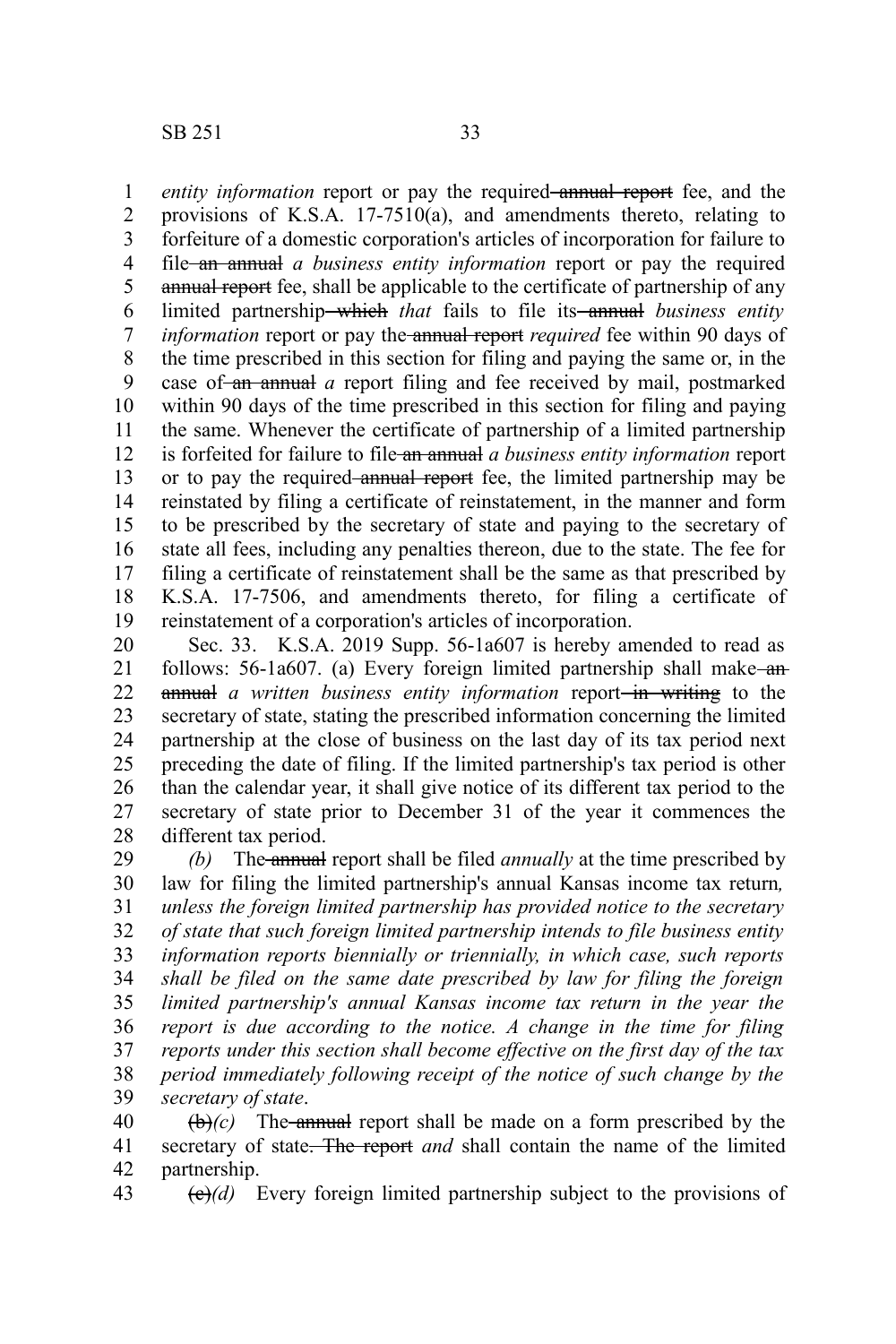this section which *that* is a limited agricultural partnership, as defined in K.S.A. 17-5903, and amendments thereto, and which *that* holds agricultural land, as defined in K.S.A. 17-5903, and amendments thereto, within this state shall show the following additional information on the report: 1 2 3 4 5

(1) The number of acres and location, listed by section, range, township and county of agricultural land in this state owned or leased by the limited partnership; and 6 7 8

(2) whether any of the agricultural land held and reported under subsection (e)(1) *paragraph (1)* was acquired after July 1, 1981. 9 10

 $(d)$ (e) The annual report shall be signed by the general partner or partners of the limited partnership under penalty of perjury and forwarded to the secretary of state. 11 12 13

*(f)* At the time of filing-the *its business entity information* report, the foreign limited partnership shall pay to the secretary of state-an annualreport *a* fee in an amount equal to \$40 *multiplied by the number of tax periods included in the report*. 14 15 16 17

 $\left(\frac{e}{e}\right)(g)$  The provisions of K.S.A. 17-7509, and amendments thereto, relating to penalties for failure of a corporation to file an annual *a business entity information* report or pay the required annual report fee, and the provisions of K.S.A. 17-7510(b), and amendments thereto, relating to forfeiture of a foreign corporation's authority to do business in this state for failure to file an annual *a business entity information* report or pay the required annual report fee, shall be applicable to the authority of any foreign limited partnership which fails to file its-annual *business entity information* report or pay the annual report *required* fee within 90 days of the time prescribed in this section for filing and paying the same or, in the case of an annual *a* report filing and fee received by mail, postmarked within 90 days of the time prescribed in this section for filing and paying the same. Whenever the authority of a foreign limited partnership to do business in this state is forfeited for failure to file an annual *a business entity information* report or to pay the required annual report fee, the foreign limited partnership's authority to do business in this state may be reinstated by filing a certificate of reinstatement, in the manner and form to be prescribed by the secretary of state and paying to the secretary of state all fees, including any penalties thereon, due to the state. The fee for filing a certificate of reinstatement shall be the same as that prescribed by K.S.A. 17-7506, and amendments thereto, for filing a certificate of reinstatement of a corporation's articles of incorporation. 18 19 20 21 22 23 24 25 26 27 28 29 30 31 32 33 34 35 36 37 38 39

Sec. 34. K.S.A. 2019 Supp. 56a-1201 is hereby amended to read as follows: 56a-1201. (a) Every limited liability partnership organized under the laws of this state shall make an annual *a written business entity information* report<del> in writing</del> to the secretary of state, stating the 40 41 42 43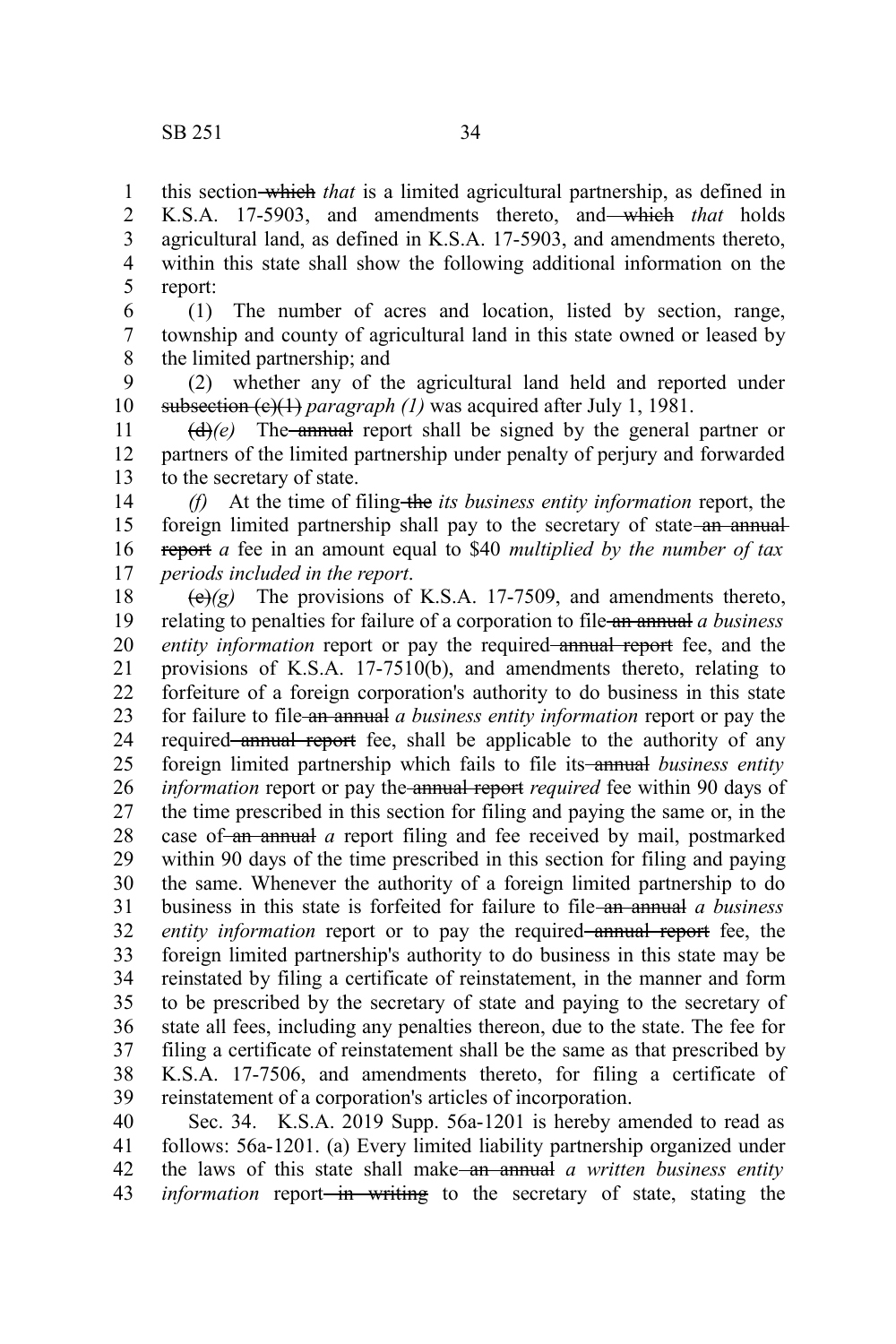prescribed information concerning the limited liability partnership at the close of business on the last day of its tax period next preceding the date of 1 2

filing. If the limited liability partnership's tax period is other than the calendar year, it shall give notice of its different tax period in writing to the secretary of state prior to December 31 of the year it commences the different tax period. 3 4 5 6

*(b)* The annual report shall be filed *annually* at the time prescribed by law for filing the limited liability partnership's annual Kansas income tax return*, unless the limited liability partnership has provided notice to the secretary of state that such limited liability partnership intends to file business entity information reports biennially or triennially, in which case, such reports shall be filed on the same date prescribed by law for filing the limited liability partnership's annual Kansas income tax return in the year the report is due according to the notice. A change in the time for filing reports under this section shall become effective on the first day of the tax period immediately following receipt of the notice of such change by the secretary of state*. 7 8 9 10 11 12 13 14 15 16 17

 $(\theta)$ *(c)* The annual report shall be made on a form prescribed by the secretary of state. The report *and* shall contain the following information: 18 19

20

(1) The name of the limited liability partnership; and

(2) a list of the partners owning at least 5% of the capital of the partnership, with the address of each. 21 22

 $\left(\frac{e}{e}\right)$  The annual report shall be signed by a partner of the limited liability partnership under penalty of perjury and forwarded to the secretary of state. 23 24 25

*(e)* At the time of filing the *its business entity information* report, the limited liability partnership shall pay to the secretary of state-an annualreport *a* fee in an amount equal to \$40 *multiplied by the number of tax periods included in the report*. 26 27 28 29

(d)*(f)* The provisions of K.S.A. 17-7509, and amendments thereto, relating to penalties for failure of a corporation to file an annual *a business entity information* report or pay the required annual report fee, and the provisions of K.S.A. 17-7510(a), and amendments thereto, relating to penalties for failure of a corporation to file an annual *a business entity information* report or pay the required—annual report fee, shall be applicable to the statement of qualification of any limited liability partnership which *that* fails to file its annual *business entity information* report or pay the annual report *required* fee within 90 days of the time prescribed in this section for filing and paying the same or, in the case of an annual *a* report filing and fee received by mail, postmarked within 90 days of the time prescribed in this section for filing and paying the same. Whenever the statement of qualification of a limited liability partnership is forfeited for failure to file an annual *a business entity information* report or 30 31 32 33 34 35 36 37 38 39 40 41 42 43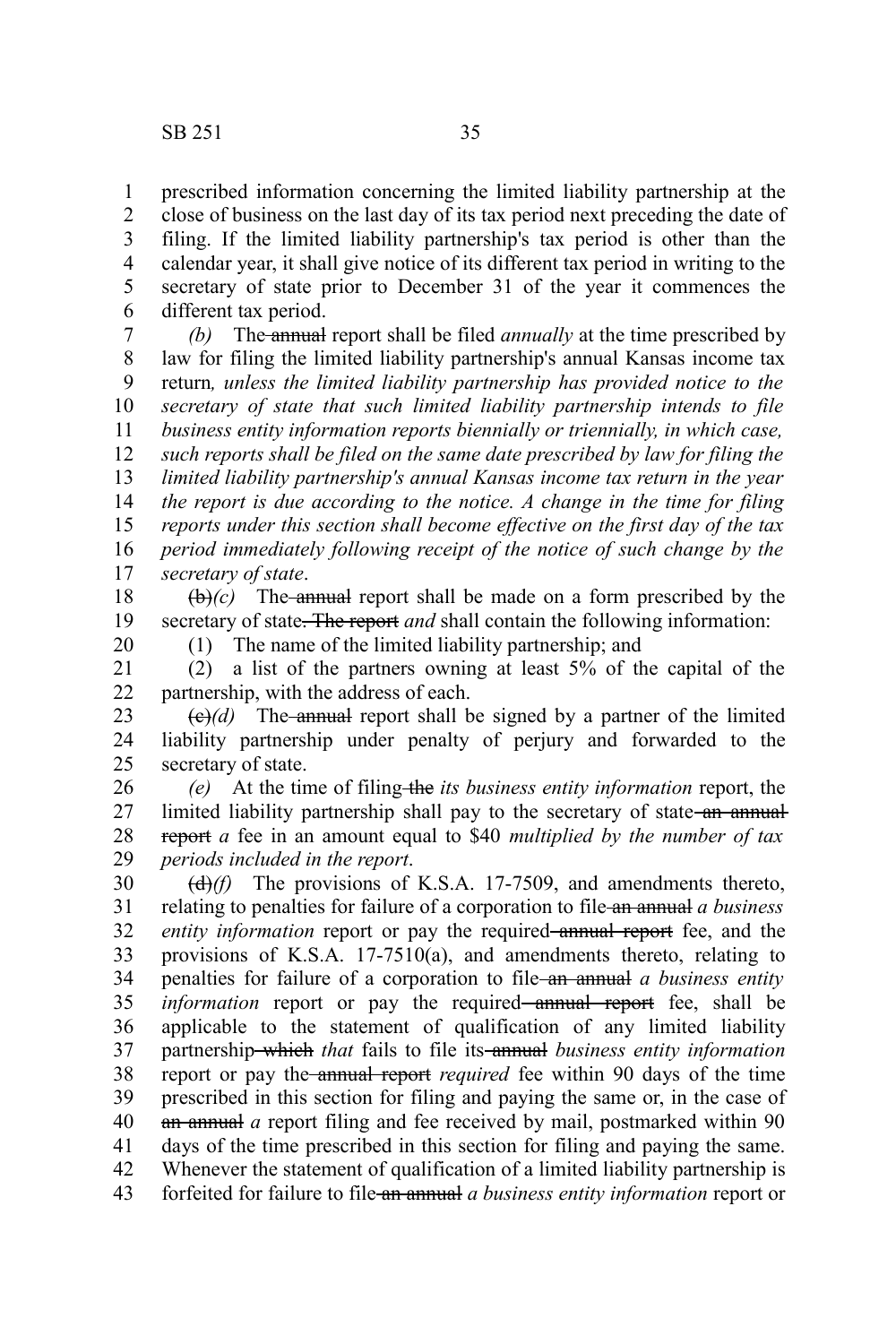to pay the required annual report fee, the limited liability partnership may be reinstated by filing a certificate of reinstatement, in the manner and form to be prescribed by the secretary of state and paying to the secretary of state all fees, including any penalties thereon, due to the state. The fee for filing a certificate of reinstatement shall be the same as that prescribed by K.S.A. 17-7506, and amendments thereto, for filing a certificate of reinstatement of a corporation's articles of incorporation. 1 2 3 4 5 6 7

Sec. 35. K.S.A. 2019 Supp. 56a-1202 is hereby amended to read as follows: 56a-1202. (a) Every foreign limited liability partnership shall make an annual *a written business entity information* report in writing to the secretary of state, stating the prescribed information concerning the foreign limited liability partnership at the close of business on the last day of its tax period next preceding the date of filing. If the foreign limited liability partnership's tax period is other than the calendar year, it shall give notice in writing of its different tax period to the secretary of state prior to December 31 of the year it commences the different tax period. 8 9 10 11 12 13 14 15 16

*(b)* The annual report shall be filed *annually* at the time prescribed by law for filing the foreign limited liability partnership's annual Kansas income tax return*, unless the foreign limited liability partnership has provided notice to the secretary of state that such foreign limited liability partnership intends to file business entity information reports biennially or triennially, in which case, such reports shall be filed on the same date prescribed by law for filing the foreign limited liability partnership's annual Kansas income tax return in the year the report is due according to the notice. A change in the time for filing reports under this section shall become effective on the first day of the tax period immediately following receipt of the notice of such change by the secretary of state*. 17 18 19 20 21 22 23 24 25 26 27

 $(\theta)$ *(c)* The annual report shall be made on a form prescribed by the secretary of state. The report *and* shall contain the name of the foreign limited liability partnership. 28 29 30

 $\left(\frac{e}{d}\right)$  The annual report shall be signed by a partner of the foreign limited liability partnership under penalty of perjury and forwarded to the secretary of state. 31 32 33

*(e)* At the time of filing the *its business entity information* report, the foreign limited liability partnership shall pay to the secretary of state-anannual report *a* fee in an amount equal to \$40 *multiplied by the number of tax periods included in the report*. 34 35 36 37

(d)*(f)* The provisions of K.S.A. 17-7509, and amendments thereto, relating to penalties for failure of a corporation to file an annual *a business entity information* report or pay the required annual report fee, and the provisions of K.S.A. 17-7510(a), and amendments thereto, relating to penalties for failure of a corporation to file an annual *a business entity information* report or pay the required annual report fee, shall be 38 39 40 41 42 43